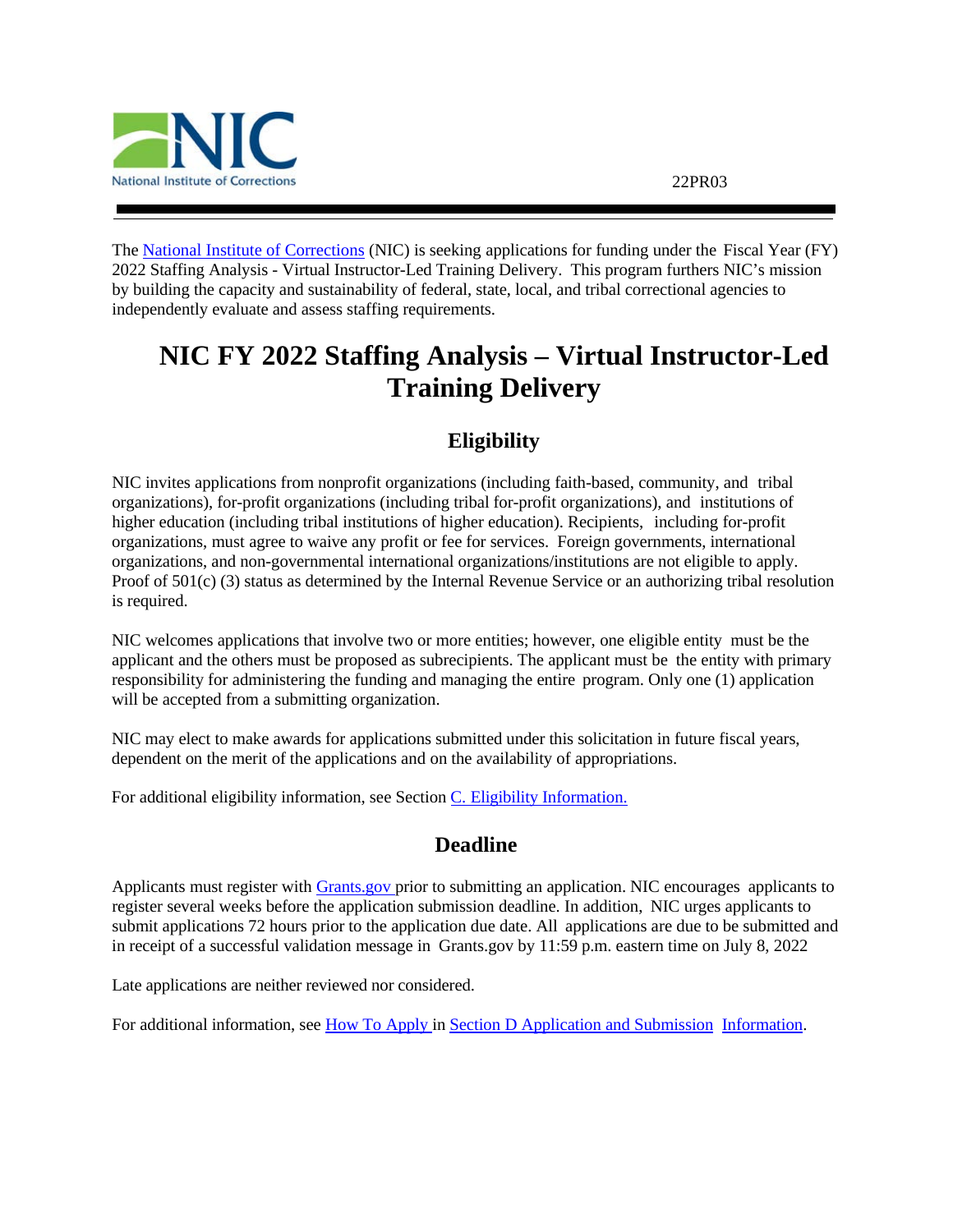# **Contact Information**

<span id="page-1-0"></span>For programmatic questions concerning this solicitation contact Scott Richards, Correctional Program Specialist, National Institute of Corrections [s1richards@bop.gov.](mailto:s1richards@bop.gov) Responses to programmatic questions will be posted on NIC's website for public review. The website will be updated regularly and postings will remain on the website until the closing date of this solicitation.

For technical assistance with submitting an application, contact the Grants.gov Customer Support Hotline at 800-518-4726 or 606-545-5035, or via e-mail to [support@grants.gov.](mailto:support@grants.gov) Hotline hours of operation are 24 hours a day, 7 days a week, except federal holidays.

Applicants who experience unforeseen Grants.gov technical issues beyond their control that prevent them from submitting their application by the deadline must e-mail the NIC at [BOP-NIC/General@bop.gov](mailto:BOP-NIC/General@bop.gov)  within 24 hours after the application deadline and request approval to submit their application. Additional information on reporting technical issues is found under "Experiencing Unforeseen Grants.gov Technical Issues" in the How To [Apply s](#page-23-0)ection.

> Grants.gov number assigned to this announcement: 22PR03 Release date: March 9, 2022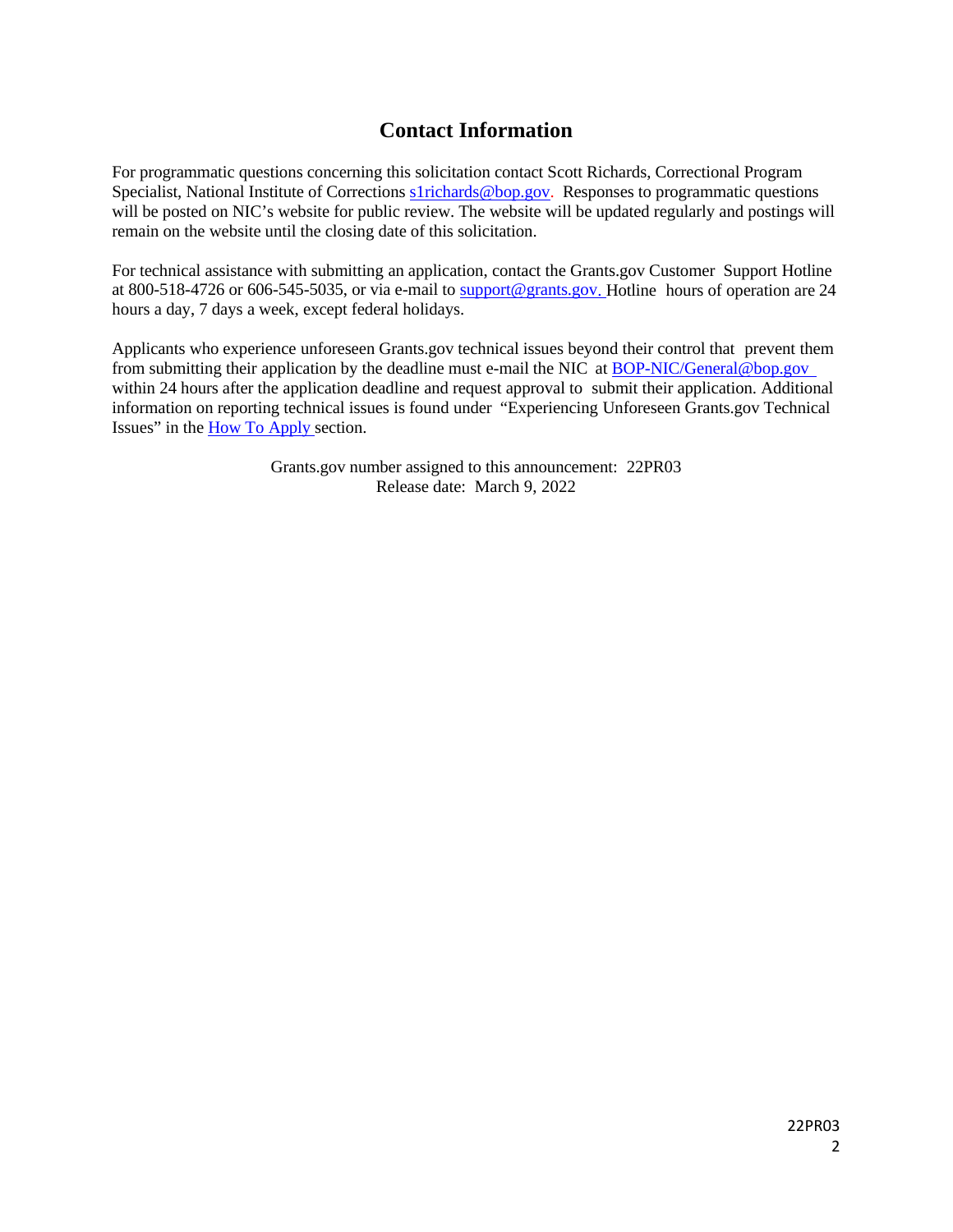# **Contents**

| 22PR03 |
|--------|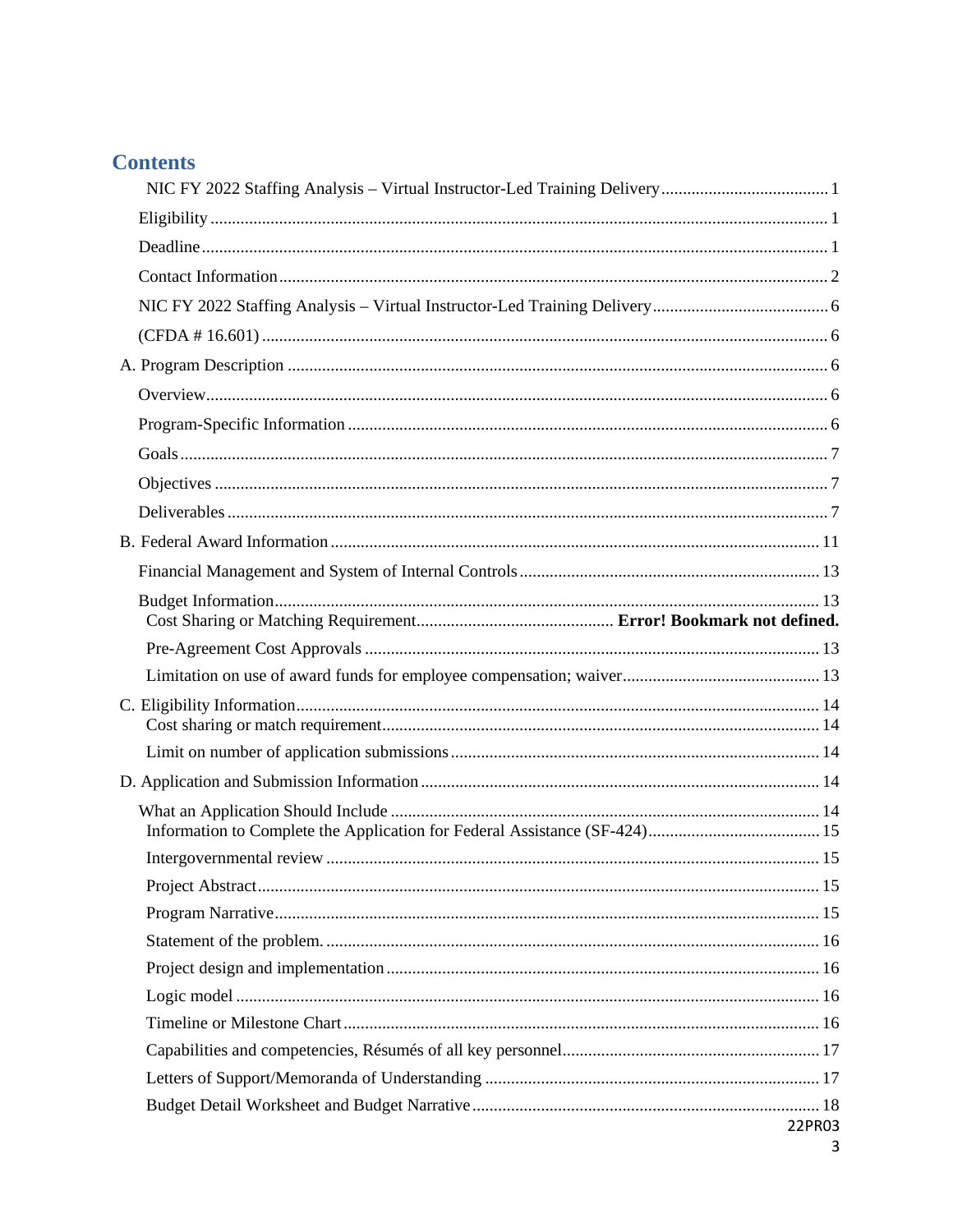| Acquire or maintain registration with the System for Award Management (SAM) 25        |  |
|---------------------------------------------------------------------------------------|--|
| Acquire an Authorized Organization Representative (AOR) and a Grants.gov username and |  |
|                                                                                       |  |
|                                                                                       |  |
|                                                                                       |  |
|                                                                                       |  |
|                                                                                       |  |
|                                                                                       |  |
| Е.                                                                                    |  |
|                                                                                       |  |
|                                                                                       |  |
|                                                                                       |  |
|                                                                                       |  |
| F.                                                                                    |  |
|                                                                                       |  |
|                                                                                       |  |
|                                                                                       |  |
|                                                                                       |  |
| G.                                                                                    |  |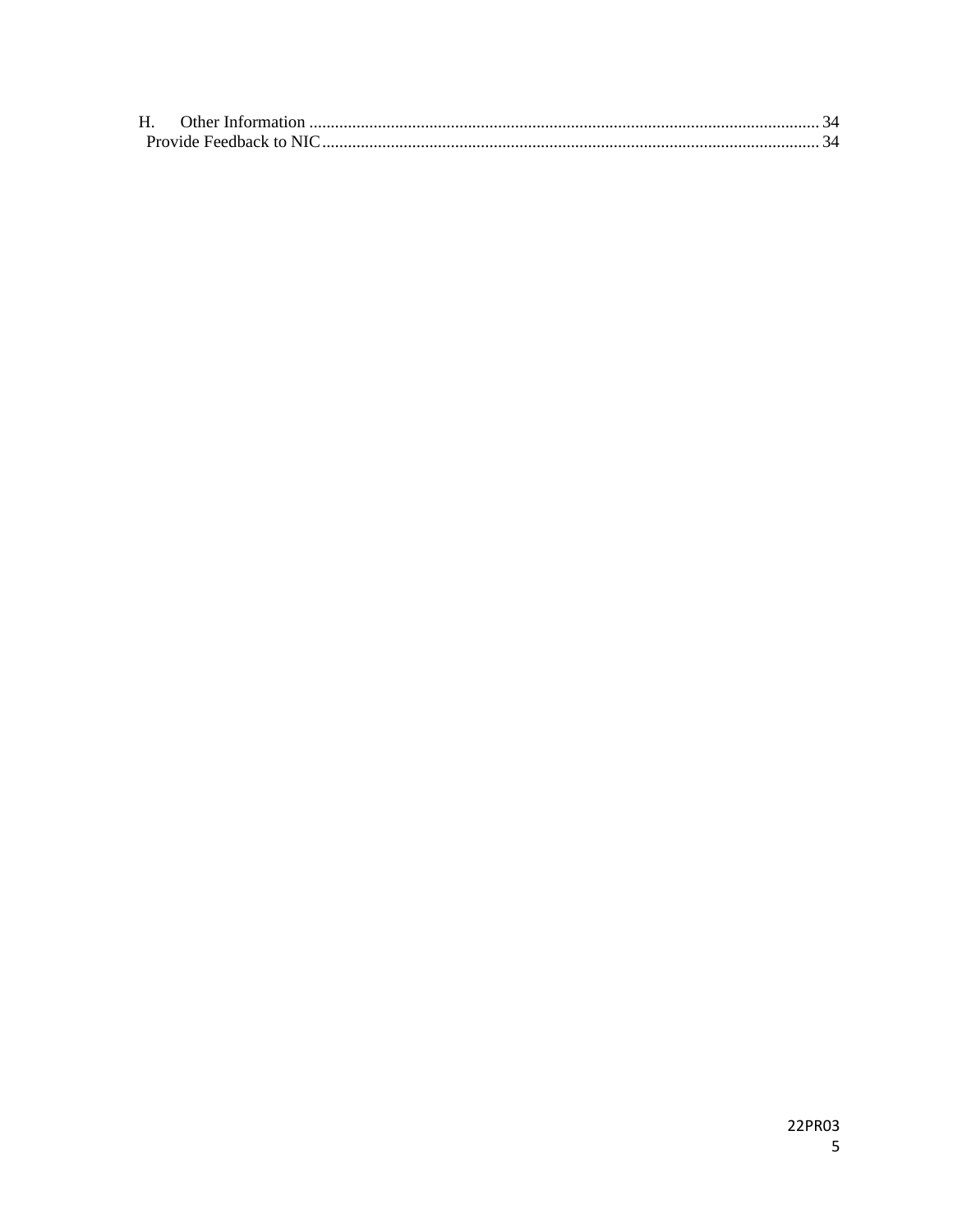# <span id="page-5-0"></span>**NIC FY 2022 Staffing Analysis – Virtual Instructor-Led Training Delivery (CFDA # 16.601)**

# <span id="page-5-2"></span><span id="page-5-1"></span>**A. Program Description**

## **Overview**

<span id="page-5-3"></span>In an unprecedented era of staffing shortages, good staffing plans and practices go a long way toward achieving an agency's most important mandate: providing safety for staff, the public, and those in custody. Agencies that conduct a staffing analysis by following an industry-recognized process, will compile and analyze the data necessary to recognize where efficiencies can be made, establish or modify policies that affect staffing, and provide justification for current or future staffing needs.

Though well regarded by the corrections community for the quality content and delivery of our in-class training programs, restrictions brought about by the COVID-19 pandemic forced NIC to rethink our instructional delivery methods in order to continue delivering the quality services our constituents deserve and have come to expect. Through this process, we discovered that some training programs are delivered more effectively and result in better outcomes using the virtual instructor-led training (VILT) model. Agencies and personnel that might not have previously been able to attend an in-person training event due to workload or other factors can now participate in this virtual training.

NIC is committed to providing the training, technical assistance, and materials to the field to ensure correctional agencies are equipped with the knowledge and tools to deploy staff appropriately and effectively. NIC will expect the provider selected under this program to deliver the virtual instructor-led training curriculum for staffing analysis.

Statutory Authority: Public Law 93-415

## **Program-Specific Information**

<span id="page-5-4"></span>NIC has been providing staffing analysis resources to the corrections community for over 30 years. Our staffing analysis process and methodology are widely regarded as the industry standard within the corrections community and beyond.

Through this cooperative agreement, NIC seeks to provide the corrections community with opportunities to participate in the VILT version of staffing analysis training. This program will enhance and expand staffing analysis training and technical assistance for federal, state, local, and tribal correctional agencies.

Derived from the processes and methodology depicted in NIC staffing analysis resources, the Staffing Analysis VILT curriculum was developed with distinct advantages over the in-class delivery method. Agencies participating in the virtual delivery will benefit from extensive hands-on experience in all of the staffing analysis steps and procedures. Participants will be assisted throughout the learning process with live virtual training sessions, inter-session practical application, and coaching as they conduct a staffing analysis of the custodial line officers and first-line supervisors from one of their agency's facilities. The knowledge and skills gained will equip participants with everything they need to complete an analysis of the remaining agency staff.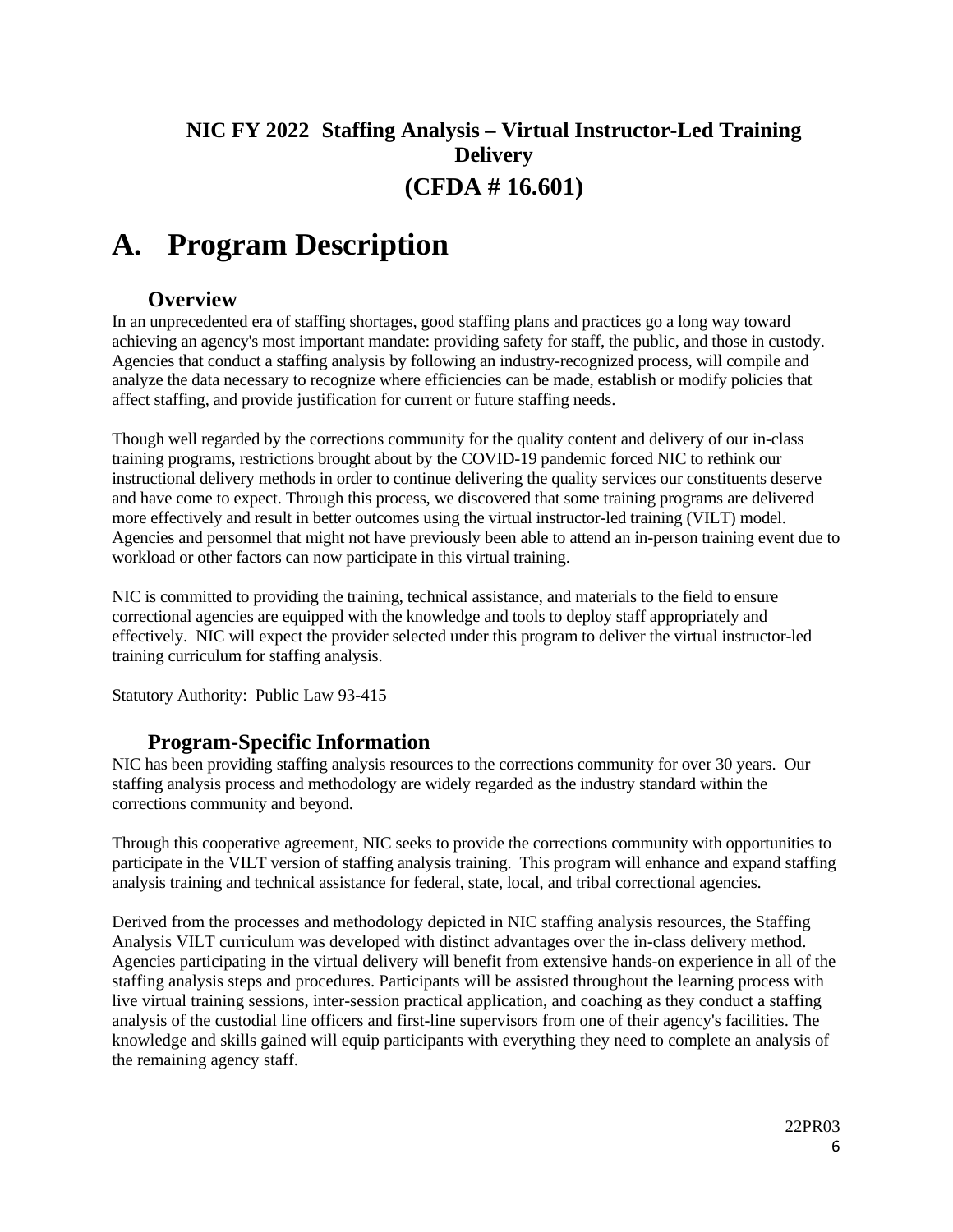Applicants are strongly encouraged to use instructors that have a solid background in conducting staffing analysis and are familiar with NIC's methodology, but that have not previously facilitated the NIC staffing analysis program and will receive additional consideration in the review process.

## **Goals**

<span id="page-6-0"></span>This program aims to advance operational safety and security by enhancing correctional staffing practices through innovative training, and technical assistance.

# **Objectives**

<span id="page-6-1"></span>1. Deliver NIC's virtual instructor-led staffing analysis training curriculum, which applies to all correctional facility settings.

2. Collect and analyze post-delivery feedback from participants, instructors, and project team members.

# **3. Provide recommended revisions of the virtual instructor-led staffing analysis training curriculum to the NIC program manager as needed.**

# **Deliverables**

<span id="page-6-2"></span>In addition to the strategy and content of the program design, the successful applicant must complete the following deliverables during the project period. The program narrative should reflect how the applicant will accomplish these activities.

1. Conduct an initial virtual meeting with NIC within ten days of the award to review goals and objectives, discuss and develop a timeline of activities, role clarification, overview of the project, and the project concept plan.

2. The awardee will deliver four iterations of the NIC staffing analysis training program designed for virtual instructor-led training (VILT) delivery. Each iteration will be delivered to four facilities, each providing a four to five-member staffing analysis team, for a total of up to 20 participants.

3. The awardee is responsible for contracting and compensating technical resource providers (TRPs)/subject matter experts (SMEs) to deliver training and related assistance under the cooperative agreement. If not performed solely by the awardee, TRP services will include:

- Participation in virtual meetings with the cooperative agreement team.
- Data and information requests. Examples of data and information include floor plans, staff coverage plan, master and daily rosters, organizational chart, and relief factor(s).
- Evaluation of agency data to become familiar with each facility's unique characteristics, prepare for instructional delivery of the curriculum, and identify any agency challenges concerning data/information collection.
- Conducting pre-session tech-checks with all participants. Prior to the first instructional session, schedule at least two sessions to allow participant to join an introduction to Webex and to ensure agency firewalls do not limit functionality or prevent participants from joining. Sessions should be scheduled for an appropriate length to accommodate all participants.
- Delivering approximately two hours of program instruction weekly for eight weeks. Awardee should anticipate that the training session host will be required to initiate the session approximately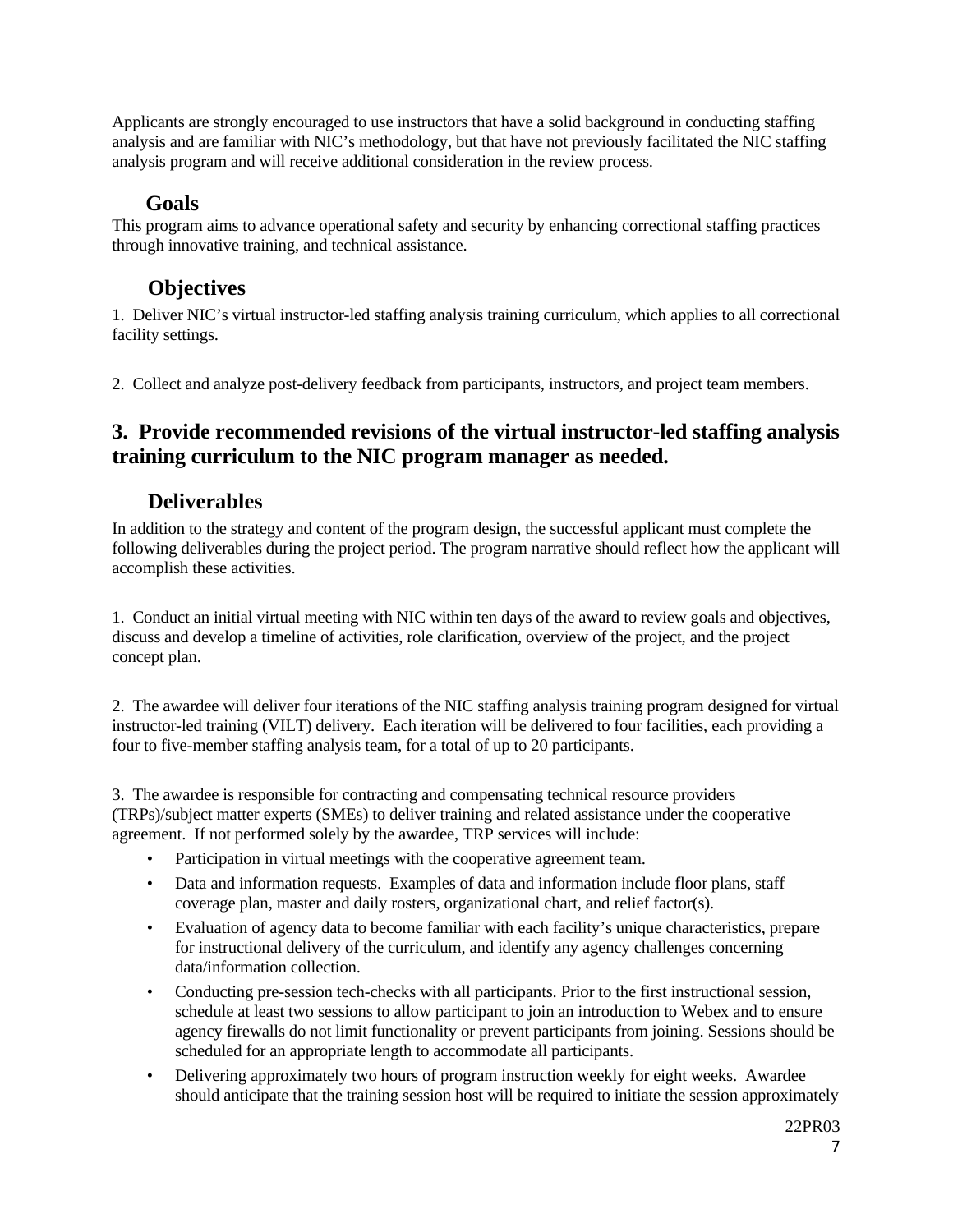one hour prior to the scheduled start time and that all instructors (minimum of two instructors and one producer per session) be logged into the training session at least 30 minutes prior to the session to conduct technology checks and make final preparations. Awardee should also remain available to after session questions.

• Providing participant agencies approximately twelve hours of weekly intersession coaching and guidance, validating intersession work to confirm each process step is understood and accomplished, and reviewing draft staffing analysis reports completed after the final session.

4. The awardee, in collaboration with the NIC program manager, will schedule and complete VILT curriculum rehearsals. Rehearsals will be conducted on NIC's Webex Training platform. Awardee is responsible for acting as, or providing, the producer for all rehearsals and instructional sessions throughout the delivery of the VILT curriculum.

5. The awardee will design and implement an evaluation process to collect user feedback to assess the program's effectiveness and provide NIC a summary report of the training event within a week of its conclusion.

6. Awardee should anticipate making recommendations for minor revisions to the curriculum throughout the award term based on participant and project team member feedback.

7. The awardee will record all sessions and edit the recordings to remove any agency-specific sensitive information. The finalized recordings are part of the program deliverables and will be used as NIC deems appropriate.

8. The awardee should plan to have participant-developed draft staffing analysis reports reviewed and ready for each agency to finalize no later than two weeks following the final VILT session.

9. The awardee, in collaboration with NIC program managers, will coordinate all training logistics, such as agency point of contact, dates, technical readiness checks with participants, etc.

10. The awardee will meet all financial and reporting requirements for the cooperative agreement.

## **Award Conditions**

The successful applicant must:

1. Articulate a clear understanding of best and promising practices concerning staffing analysis.

2. Demonstrate substantial capacity to provide virtual instructor-led staffing analysis training and assistance.

3. Demonstrate proven experience and expertise in adult learning principles; specifically, Instructional Theory Into Practice (ITIP).

4. Demonstrate proven experience in developing and conducting course feedback evaluations.

5. Demonstrate proven experience in conducting staffing analyses in jails and prisons.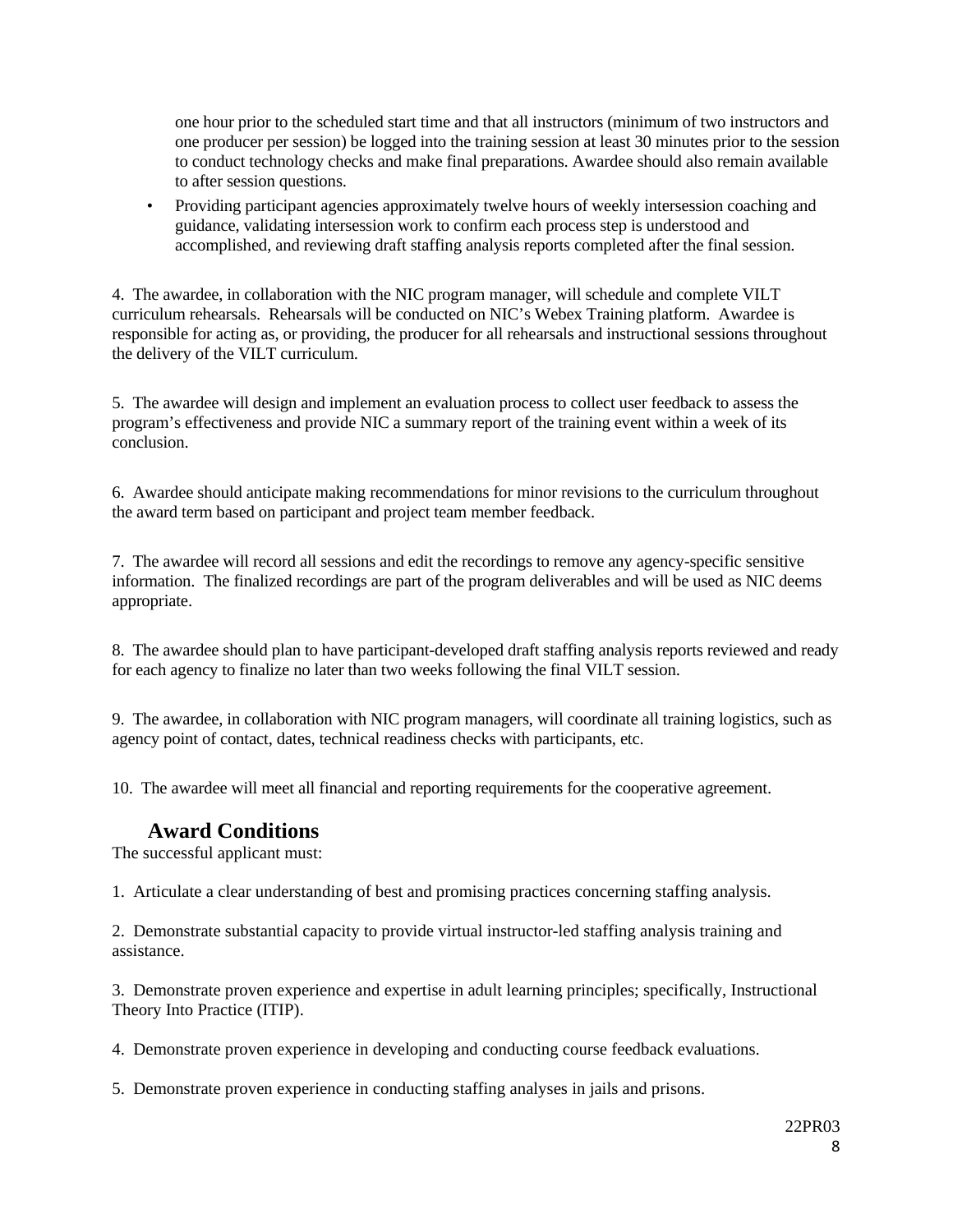6. Demonstrate proven experience of providing adult educational instruction.

7. Provide resumes and letters of intent for all subcontractors, partners, and/or subject matter experts needed to fulfill the requirements of all program deliverables.

# **Specific Requirements**

1. The awardee shall actively work with NIC program managers to determine the suitability of TRPs/SMEs. Final determination rests with NIC program managers.

2. Awardee is responsible for selection of participating facilities with approval by NIC program managers.

3. Awardee shall distribute participant guides and associated materials for all training and training related events in print and electronic format to all participants. Awardee should anticipate providing all project team members, including NIC program managers, printed and electronic copies of all updated guides and associated project materials.

4. Awardee shall, throughout the duration of the award period, maintain regular, routine contact with NIC program managers regarding programmatic and deliverable progress. This includes, but is not limited to:

- At a minimum, schedule and conduct monthly virtual meeting updates, providing NIC program managers with information about deliverable status, challenges, areas where assistance is required, etc.
- Quarterly progress reports are required; adhering to the written requirements and prescribed schedule outlined in the award documents.
- Provide appropriate documentation of meeting (e.g. planning sessions, focus groups, etc.) outcomes to NIC program managers.

Applications must include in Program Narrative and Budget Narrative the incorporation of products delivered meet Plain Language and 508 Standards.

In addition to the strategy and content of the program design, the successful applicant must complete the deliverables specified in the statement of work and program description during the project period. The program narrative should reflect how the applicant will accomplish these activities.

Before approving a deliverable, NIC reserves the right to test the deliverable against the applicant's Section 508 claims. If NIC determines that the applicant's claims were false and at higher level of conformance than what was actually received, NIC may, at its option, reject the deliverable and require the applicant to remediate the deliverable to align with the applicant's stated Section 508 conformance claims before its approval.

Additionally before approving a deliverable, NIC reserves the right to review the applicant's deliverables for conformance to federal plain writing guidelines and NIC Guidelines for Preparing and Submitting Manuscripts for Publication. If NIC determines that the applicant's deliverables do not meet all applicable guidelines, NIC may, at its option, reject the deliverable and require the applicant to remediate the deliverable align with those guidelines.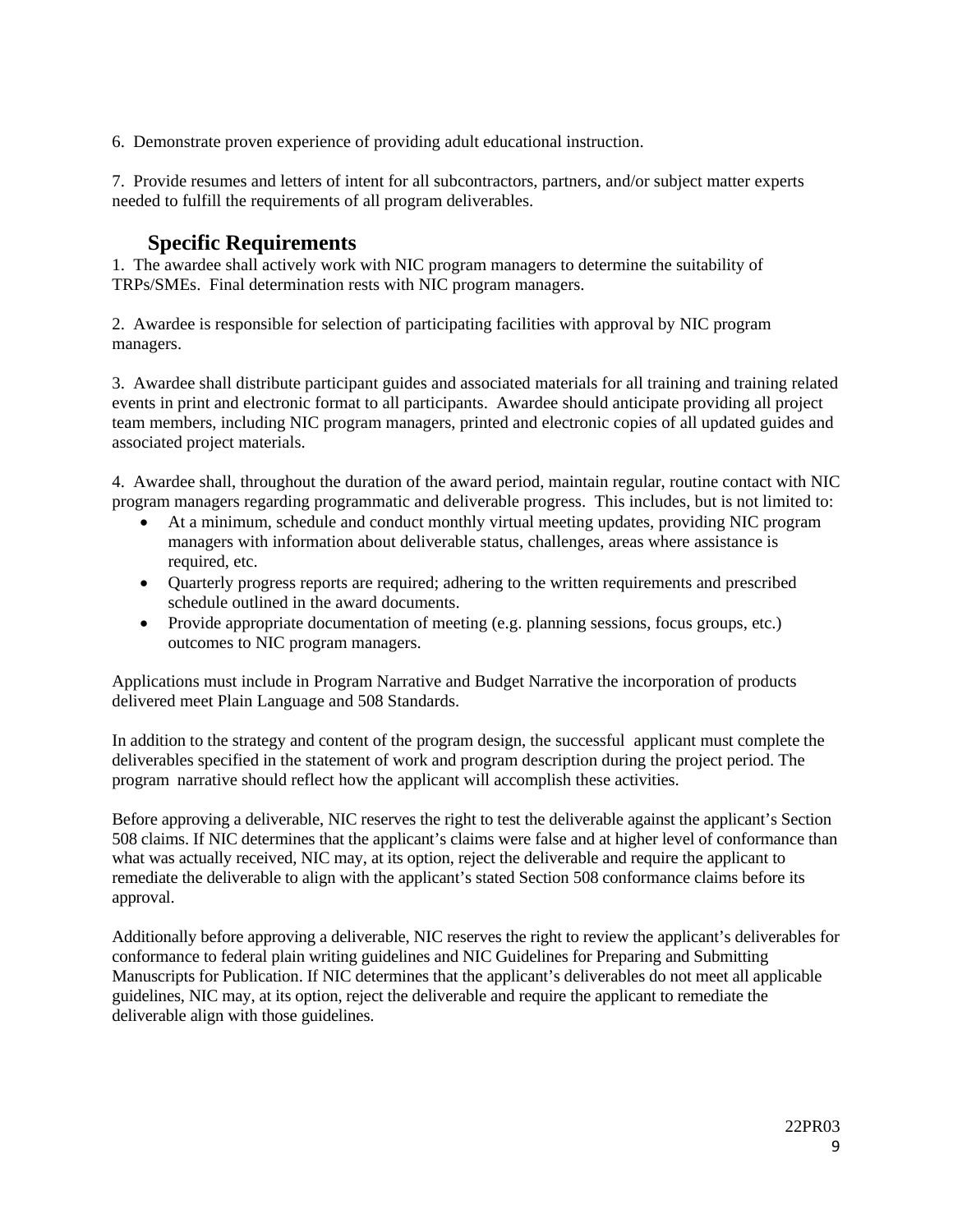# **NIC Staff Responsibilities**

- **-** Approval of TRPs/SMEs.
- Review and approval of participating agencies.
- Approval of training dates.
- Work collaboratively with awardee and all sub-contractors on delivery schedule.

### **Evidence-Based Programs or Practices**.

NIC strongly emphasizes the use of data and evidence in policy making and program development.

- improving the quantity and quality of evidence NIC generates;
- integrating evidence into program, practice, and policy decisions within NIC and the field; and
- improving the translation of evidence into practice.

NIC considers programs and practices to be evidence-based when their effectiveness has been demonstrated by causal evidence, generally obtained through one or more outcome evaluations. Causal evidence documents a relationship between an activity or intervention (including technology) and its intended outcome, including measuring the direction and size of a change, and the extent to which a change may be attributed to the activity or intervention. Causal evidence depends on the use of scientific methods to rule out, to the extent possible, alternative explanations for the documented change. The strength of causal evidence, based on the factors described above, will influence the degree to which NIC considers a program or practice to be evidence-based.

## **Accessibility Requirements**

Section 508 of the Rehabilitation Act, as amended by the Workforce Investment Act of 1998 (P.L. 105- 220) requires that when federal agencies develop, buy, maintain, or use information and communication technology (ICT), it shall be accessible to people with disabilities. Federal employees and members of the public who have disabilities must have access to and use of information and data comparable to employees and members of the public without disabilities.

Deliverables submitted as part of this project must conform to the Revised Section 508 Standards (see 36 C.F.R. § 1194.1 & Apps. A, C & D), which are available online at [https://www.govinfo.gov/content/pkg/CFR-2017-title36-vol3/xml/CFR-2017-title36-vol3-part1194.xml.](https://www.govinfo.gov/content/pkg/CFR-2017-title36-vol3/xml/CFR-2017-title36-vol3-part1194.xml) All functional performance criteria apply when the requirements outlined Chapters 4–6 of the Revised 508 Standards either (1) do not address one or more functions of ICT or (2) provide lower accessibility and usability for people with disabilities than would be provided by using alternative design or technology. All Web Content Accessibility Guidelines (WCAG) Level A and AA success criteria and 502 Interoperability with Assistive Technology and 503 Application of the Revised 508 Standards apply. All requirements for hardware features, components, and support services and documentation also apply. See <https://www.section508.gov/>

## **Plain Language Requirements**

The Plain Writing Act of 2010 requires federal agencies to use plain writing in documents that are necessary for obtaining government funding, providing information about federal government benefits or services, or explaining to the public how to comply with a requirement that the federal government administers or enforces. The Act also requires agencies to use plain writing in every paper or electronic letter, publication, form, notice, or instruction. Its purpose is to improve the effectiveness and accountability of federal agencies. See<http://www.nicic.gov/plainlanguage> and <https://plainlanguage.gov/law/>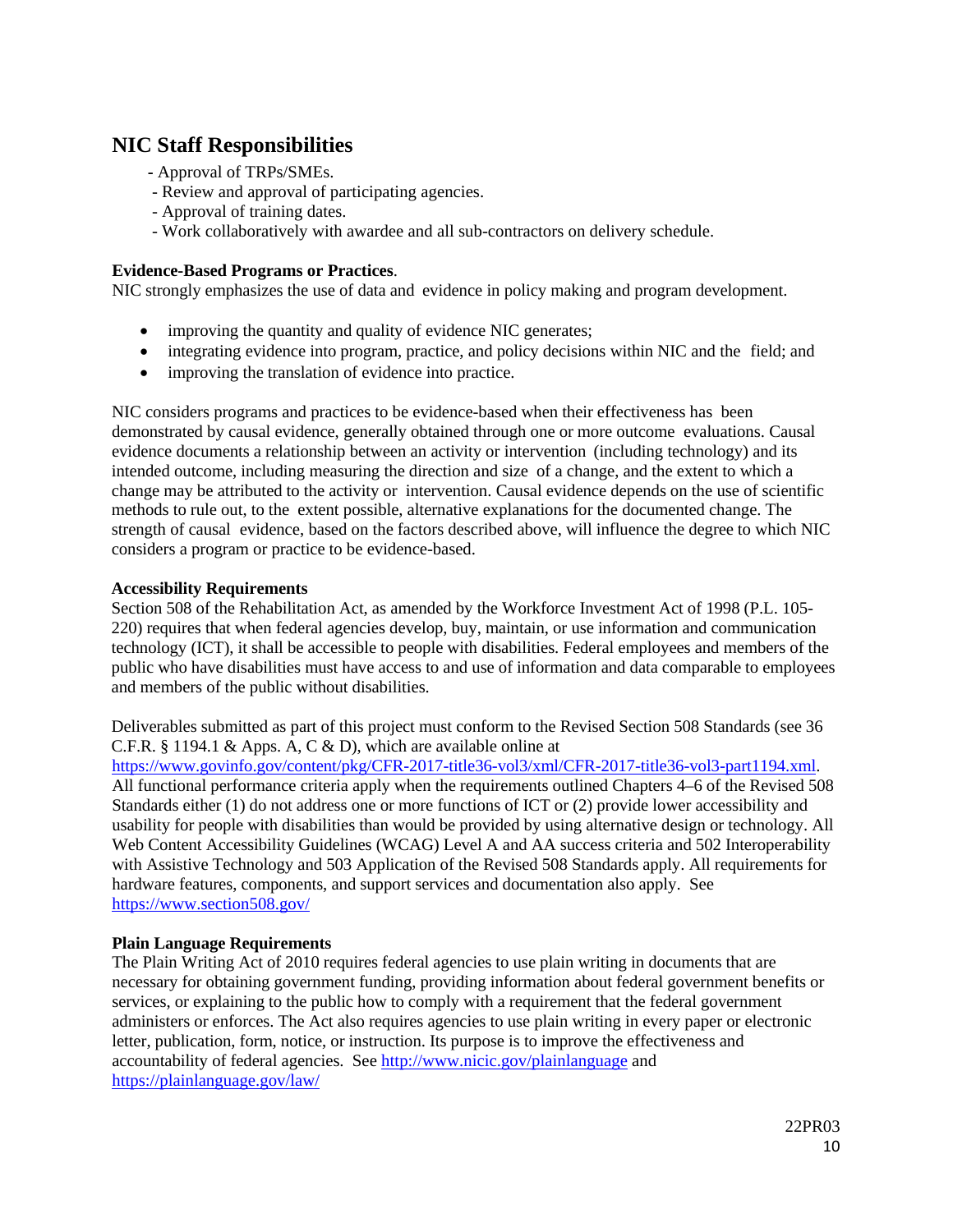Deliverables submitted as part of this project must adhere to the federal plain writing guidelines, which are available at [https://www.plainlanguage.gov/guidelines/,](https://www.plainlanguage.gov/guidelines/) and the NIC Guidelines for Preparing and Submitting Manuscripts for Publication, which is available a[t https://www.nicic.gov/plainlanguage.](https://www.nicic.gov/plainlanguage)

#### **Additional resources**

NIC training and technical assistance awardee standards. NIC has developed the TA Handbook] to promote among providers the consistency and quality of NIC-sponsored training and technical assistance and to advance common expectations of performance excellence. The standards present minimum expectations that providers must meet for effective practice in the planning, coordination, delivery, and evaluation of training.

# <span id="page-10-0"></span>**B. Federal Award Information**

NIC expects to make one award for as much as \$120,000.00 for a 12-month project period, beginning on August 19, 2022. Requests for amounts in excess of a total of \$120,000.00, including direct and indirect costs will not be considered.

Type of award. NIC expects to make an award from this solicitation in the form of a [cooperative](https://www.ecfr.gov/current/title-2/subtitle-A/chapter-II/part-200/subpart-A/subject-group-ECFR2a6a0087862fd2c/section-200.1) [agreement](https://www.ecfr.gov/current/title-2/subtitle-A/chapter-II/part-200/subpart-A/subject-group-ECFR2a6a0087862fd2c/section-200.1) which is a particular type of grant used when NIC expects to have ongoing substantial involvement in award activities. Substantial involvement includes direct oversight and involvement with the grantee organization in implementation of the grant but does not involve day-to-day project management, additional information on the substantial involvement can be found in Section A. See Administrative, [National Policy,](#page-29-0) and Other [Legal Requirements,](#page-29-0) under Section F. [Federal](#page-29-0) Award [Administration,](#page-29-0) for details regarding the federal involvement anticipated under an award from this solicitation.

All awards are subject to the availability of appropriated funds and to any modifications or additional requirements that may be imposed by law.

If the awardee demonstrates significant progress toward implementing project activities and achieving project goals, NIC may, in certain cases, provide supplemental non-competitive funding for FY 2023 and FY 2024 to the awardee. With the supplemental funding, the project period can be extended up to two additional 12-month increments for an overall project period of 36 months. Important considerations in decisions regarding supplemental funding include, among other factors, the availability of funding, strategic priorities, assessment of the quality of the management of the award (for example, timeliness and quality of progress reports), and assessment of the progress of the work funded under the Award.

Performance measures capture outcomes of cooperative agreement activities, demonstrating if programs accomplish goals and objectives. Performance measures. NIC requires all applicants to submit quarterly progress reports demonstrating progress towards completion of the work proposed under this solicitation. The performance measures for this solicitation outlined on the following page: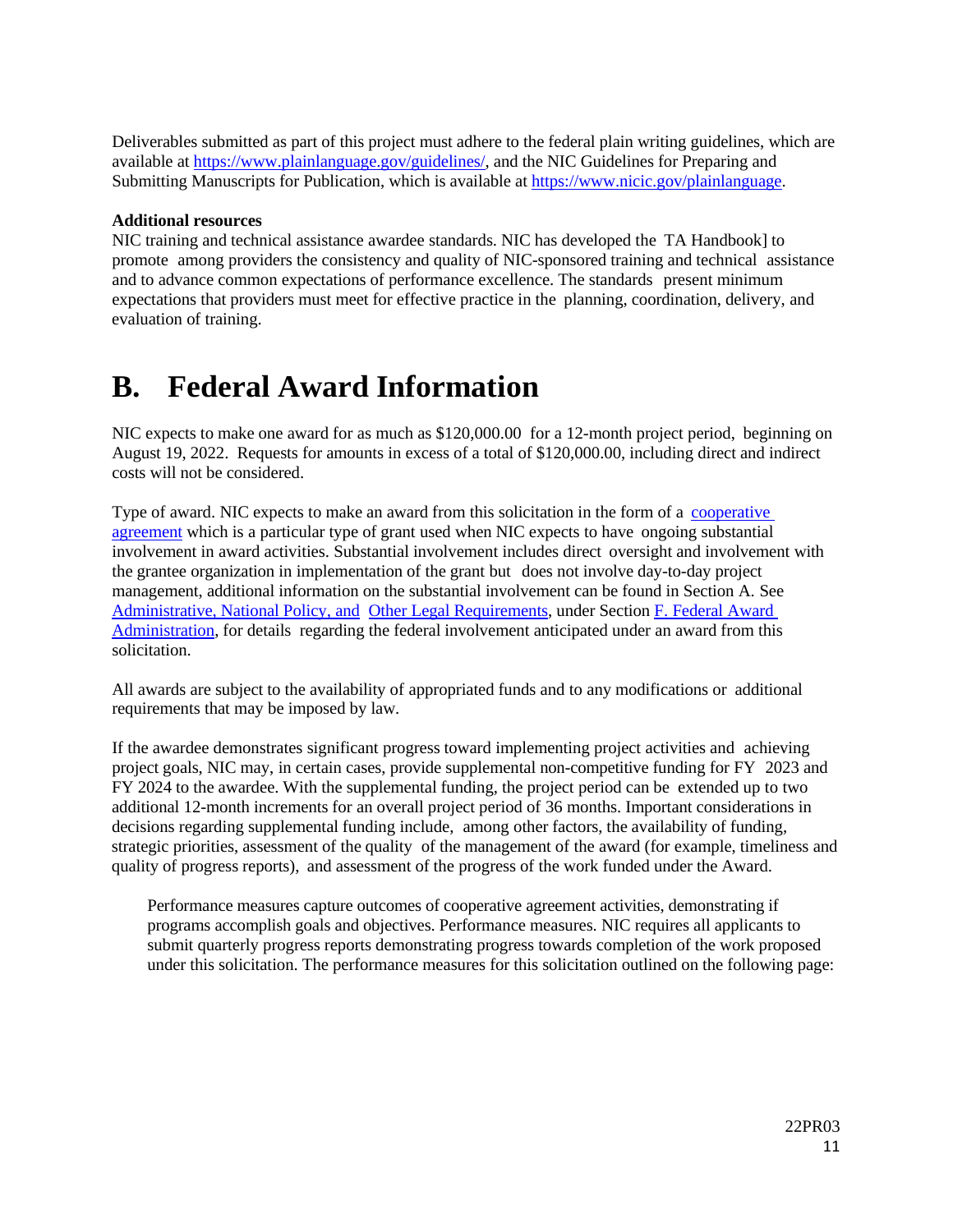| <b>Objective</b>                                                                                                                                                                    | <b>Performance</b><br>Measure(s)                           | <b>Description</b>                                                                                                                                                                                                                                                            | <b>Data Grantee Provides</b>                                                                                                             |
|-------------------------------------------------------------------------------------------------------------------------------------------------------------------------------------|------------------------------------------------------------|-------------------------------------------------------------------------------------------------------------------------------------------------------------------------------------------------------------------------------------------------------------------------------|------------------------------------------------------------------------------------------------------------------------------------------|
| Deliver NIC's<br>virtual instructor-<br>led staffing analysis analysis training<br>training curriculum program.<br>which is applicable<br>to all correctional<br>facility settings. | Full delivery of<br><b>VILT</b> staffing                   | Successful completing of three Summary report of training<br>staffing analysis VILT training event to include any relevant<br>programs.                                                                                                                                       | participant data.                                                                                                                        |
| Collect and analyze Collect and<br>post-delivery<br>feedback from<br>participant,<br>instructor, and<br>project team<br>members.                                                    | evaluate post-<br>feedback.                                | A written report to NIC of all<br>feedback and evaluations in a<br>training participant format that will aid in the<br>and team member facilitation of follow-on<br>discussions to determine<br>potential curriculum revisions<br>and inform training process<br>adjustments. | Participant feedback and<br>evaluations; NIC and<br>awardee feedback and<br>evaluations;<br>recommendations for<br>curriculum revisions. |
| Refine and revise<br>the virtual<br>instructor-led<br>staffing analysis<br>training curriculum and handouts.<br>as needed.                                                          | Revised instructor<br>and participant<br>associated media, | Awardee incorporates minor<br>revisions to curriculum and<br>guides, slide-deck, associated products based on<br>participant and team member<br>feedback and<br>recommendations.                                                                                              | NIC is provided with<br>updated curriculum and all<br>associated materials in<br>printed and electronic form.                            |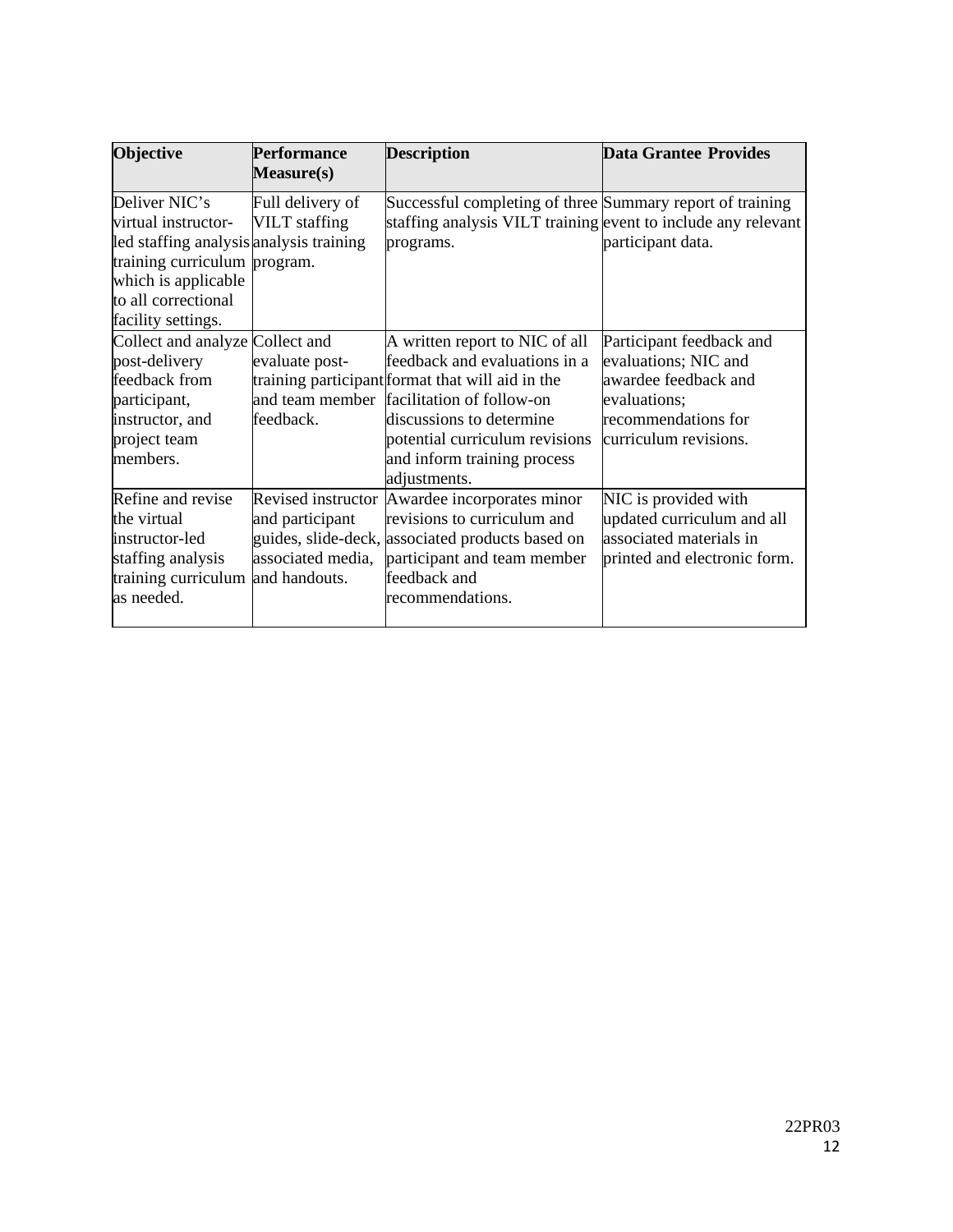# <span id="page-12-0"></span>**Financial Management and System of Internal Controls**

Award recipients and subrecipients (including recipients or subrecipients that are pass-through entities) must, as described in Part 200 Uniform Requirements as sent out as set out at 2 C.F.R. 200.303:

Establish and maintain effective internal control over the federal award that provides reasonable assurance that the nonfederal entity is managing the federal award in compliance with federal statutes, regulations, and the terms and conditions of the federal award. These internal controls should be in compliance with guidance in "Standards for Internal Control in the Federal Government" issued by the Comptroller General of the United States and the "Internal Control Integrated Framework", issued by the Committee of Sponsoring Organizations of the Treadway Commission (COSO).

Comply with federal statutes, regulations, and the terms and conditions of the federal awards.

Evaluate and monitor the nonfederal entity's compliance with statute, regulations, and the terms and conditions of federal awards.

Take prompt action when instances of noncompliance are identified, including noncompliance identified in audit findings.

Take reasonable measures to safeguard protected personally identifiable information and other information the federal awarding agency or pass-through entity designates as sensitive or the nonfederal entity considers sensitive consistent with applicable federal, state, and local laws regarding privacy and obligations of confidentiality.

## <span id="page-12-1"></span>**Budget Information**

#### **Funding Restrictions**

Foreign Travel is not allowed unless prior written approval is received from Awarding Agency (NIC). Equipment purchases are not allowed. Construction is not an allowable activity.

#### **Incentives or Stipends**

Unless specifically listed in Section A, NIC will not fund incentives or Stipends.

#### <span id="page-12-2"></span>**Pre-Agreement Cost Approvals**

NIC does not typically approve pre-agreement costs; an applicant must request and obtain the prior written approval of NIC for all such costs. If approved, pre-agreement costs could be paid from grant funds consistent with a grantee's approved budget, and under applicable cost standards. However, all such costs prior to award and prior to approval of the costs are incurred at the sole risk of an applicant.

Generally, no applicant should incur project costs *before* submitting an application requesting federal funding for those costs. Should there be extenuating circumstances that appear to be appropriate for NIC's consideration as pre-agreement costs, the applicant should contact the point of contact listed on the title page of this announcement for details on the requirements for submitting a written request for approval.

#### <span id="page-12-3"></span>**Limitation on use of award funds for employee compensation; waiver**

With respect to any award of more than \$250,000 made under this solicitation, recipients may not use federal funds to pay total cash compensation (salary plus cash bonuses) to any employee of the award recipient at a rate that exceeds 110 percent of the maximum annual salary payable to a member of the Federal Government's Senior Executive Service (SES) at an agency with a Certified SES Performance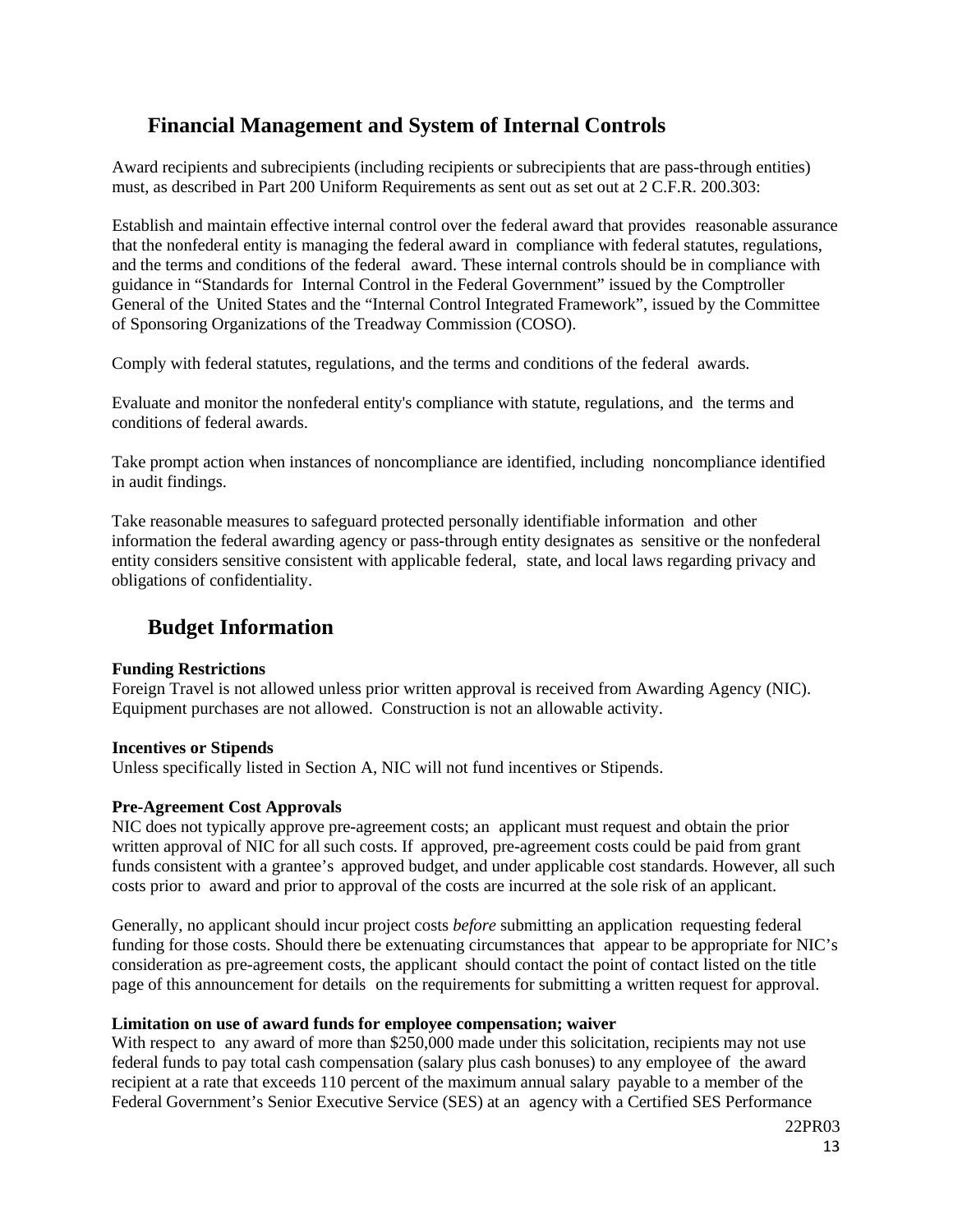Appraisal System for that year. The 2022 salary table for SES employees is available at the Office of Personnel Management [website.](https://www.opm.gov/policy-data-oversight/pay-leave/salaries-wages/#url=2021) Note: A recipient may compensate an employee at a greater rate, provided the amount in excess of this compensation limitation is paid with non-federal funds. (Any such additional compensation will not be considered matching funds where match requirements apply.)

# <span id="page-13-0"></span>**C. Eligibility Information**

NIC invites applications from nonprofit organizations (including faith-based, community, and tribal organizations), for-profit organizations (including tribal for-profit organizations), and institutions of higher education (including tribal institutions of higher education). Recipients, including for-profit organizations, must agree to waive any profit or fee for services. Foreign governments, international organizations, and non-governmental international organizations/institutions are not eligible to apply. Proof of 501(c) (3) status as determined by the Internal Revenue Service or an authorizing tribal resolution is required.

NIC welcomes applications that involve two or more entities; however, one eligible entity must be the applicant and the others must be proposed as subrecipients. The applicant must be the entity with primary responsibility for administering the funding and managing the entire program. Only one (1) application will be accepted from a submitting organization.

NIC may elect to make awards for applications submitted under this solicitation in future fiscal years, dependent on the merit of the applications and on the availability of appropriations.

## <span id="page-13-2"></span>**Cost Sharing or Matching Requirement**

This solicitation does not require cost sharing or match. However, if a successful application proposes a voluntary cost share or match amount, and NIC approves the budget, the total cost share or match amount shall be incorporated into the approved budget, and becomes mandatory and subject to audit. Cost sharing or match will not be used as a factor during the merit review of applications.

## <span id="page-13-3"></span>**Limit on Number of Application Submissions**

If an applicant submits multiple versions of the same application, NIC will review only the most recent system-validated version submitted. For more information on system-validated versions, see [How](#page-23-0) To [Apply.](#page-23-0)

# <span id="page-13-1"></span>**D. Application and Submission Information**

# <span id="page-13-4"></span>**What an Application Should Include**

Applicants should anticipate that if they fail to submit an application that contains all of the specified elements, it may negatively affect the review of their application; and, should a decision be made to make an award, it may result in the inclusion of special conditions that preclude the recipient from accessing or using award funds pending satisfaction of the conditions. [See attached checklist.](#page-34-0)

Moreover, applicants should anticipate that applications that are determined to be nonresponsive to the scope of the solicitation, do not request funding within the funding limit, or that do not include the application elements that NIC has designated to be critical, will neither proceed to peer review nor receive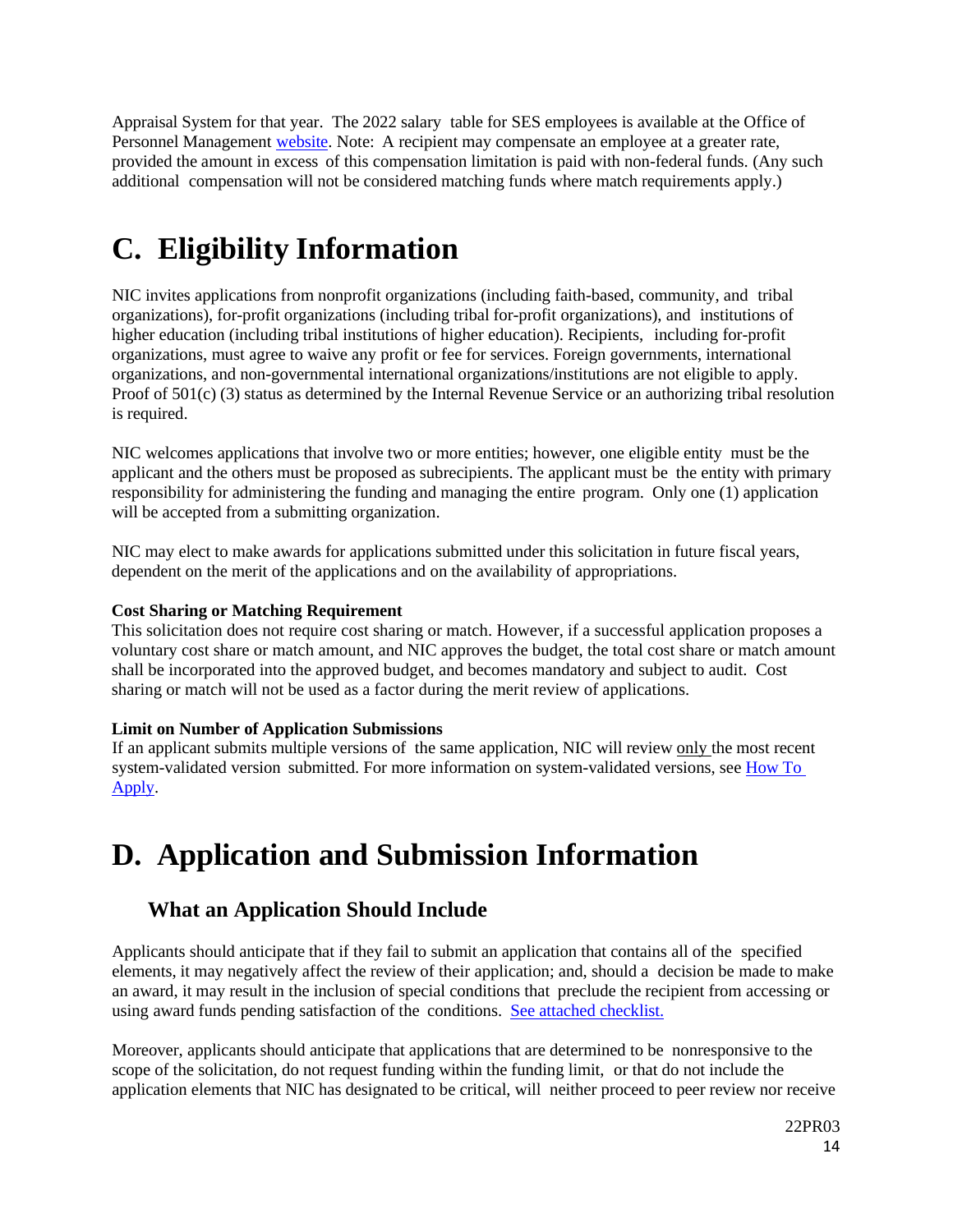further consideration. Under this solicitation, NIC has designated the following application elements as critical: Project Abstract, Program Narrative, Accessibility Conformance Report, Budget Detail Worksheet, Budget Narrative, Logic Model, Timeline or Milestone Chart and résumés of all key personnel.

Applicants should review the "Note on File Names and File Types" under How [To Apply t](#page-23-0)o be sure that they submit their applications in the permitted formats.

*NIC strongly recommends that applicants use appropriately descriptive file names (e.g*.*, "Accessibility Conformance Report", "Program Narrative," "Budget Detail Worksheet and Budget Narrative," "Timelines," "Memoranda of Understanding," "R*ésumés*") for all attachments. Also, NIC recommends that applicants include* résumés *in a single file.*

#### <span id="page-14-0"></span>**Information to Complete the Application for Federal Assistance (SF-424)**

The SF-424 is a required standard form used as a cover sheet for submission of pre- applications, applications, and related information. This form can be found on [Grants.gov](https://www.grants.gov/web/grants/forms/sf-424-family.html) and NIC's website [https://nicic.gov/invitations-bid-and-requests-proposal.](https://nicic.gov/invitations-bid-and-requests-proposal)

## <span id="page-14-1"></span>**Intergovernmental review**

This funding opportunity is not subject to [Executive](http://www.archives.gov/federal-register/codification/executive-order/12372.html) Order 12372. (In completing the SF-424, applicants are to make the appropriate selection in response to question 19 to indicate that the "Program is not covered by E.O. 12372.")

## <span id="page-14-2"></span>**Project Abstract**

Applications must include a high-quality project abstract that summarizes the proposed project in 400 words or less. Project abstracts should be

- written for a general public audience;
- submitted as a separate attachment with "Project Abstract" as part of its file name; and
- single-spaced, using a standard 12-point font (Times New Roman) with 1-inch margins.

As a separate attachment, the project abstract will not count against the page limit for the program narrative.

The abstract should briefly describe the project's purpose, the population to be served, and the activities that the applicant will implement to achieve the project's goals and objectives. The abstract should describe how the applicant will measure progress toward these goals.

#### <span id="page-14-3"></span>**Program Narrative**

Applicants must submit a program narrative that presents a detailed description of the purpose, goals, objectives, strategies, design, and management of the proposed program. The program narrative should be double-spaced with 1-inch margins, not exceeding 30 pages of 8½ by 11 inches, and use a standard 12 point font, preferably Times New Roman. Pages should be numbered "1 of 30," etc. The tables, charts, pictures, etc., including all captions, legends, keys, subtext, etc., may be single-spaced and will count in the 30-page limit. Material required under the Budget and Budget Narrative and Additional Attachments sections will not count toward the program narrative page count. Applicants may provide bibliographical references as a separate attachment that will not count toward the 30-page program narrative limit. If the program narrative fails to comply with these length-related restrictions, NIC may consider such noncompliance in peer review and in final award decisions.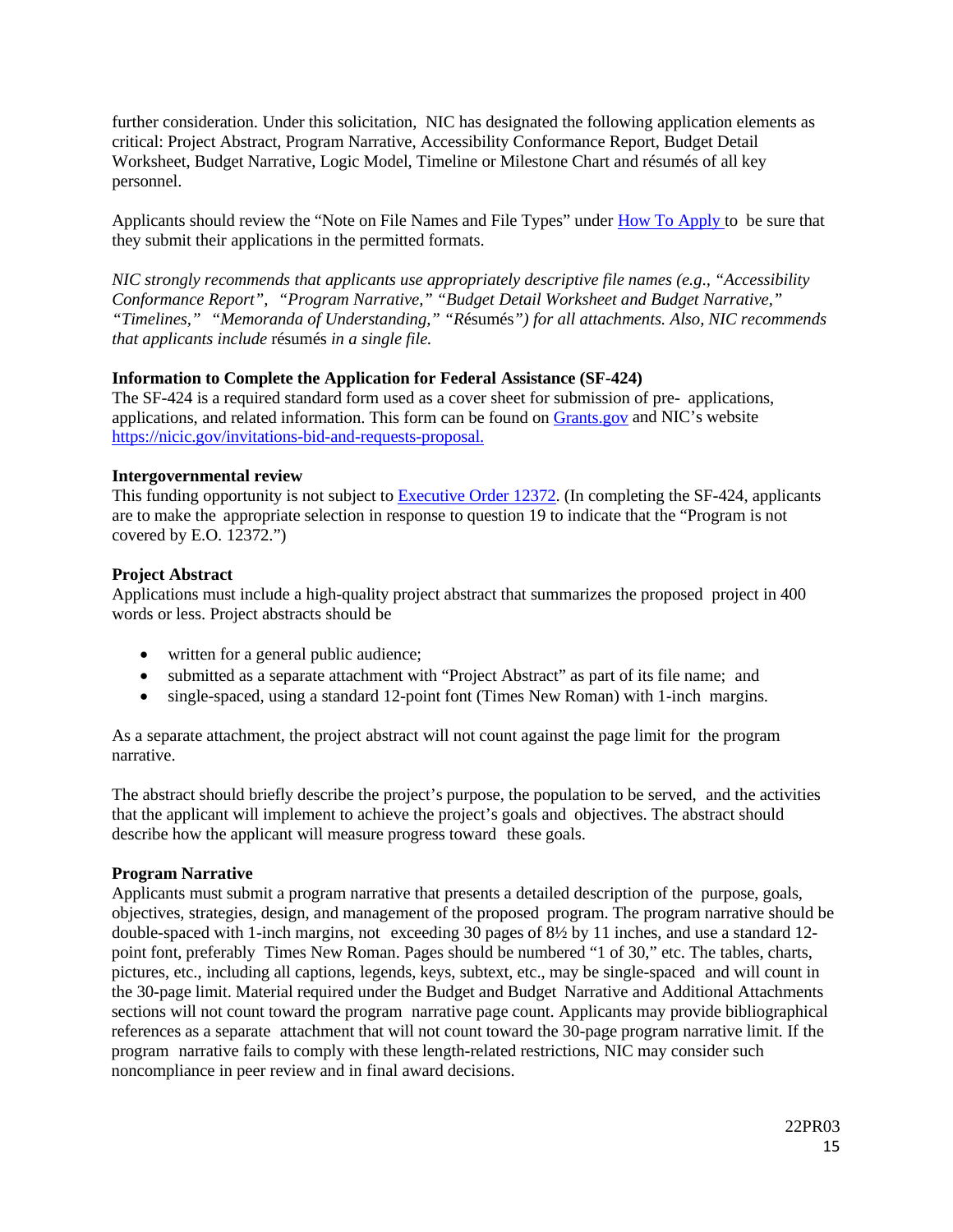The program narrative should address the following selection criteria: (1) statement of the problem; (2) goals, objectives, and performance measures; (3) program design and implementation; and (4) capabilities/competencies. The applicant should clearly delineate the connections between and among each of these sections. For example, the applicant should derive the goals and objectives directly from the problems to be addressed. Similarly, the project design section should clearly explain how the program's structure and activities will accomplish the goals and objectives identified in the previous section.

<span id="page-15-0"></span>The following sections should be included as part of the program narrative:

## **Statement of the problem.**

Applicants should describe any research or evaluation studies that relate to the problem and contribute to the applicant's understanding of its causes and potential solutions. While NIC expects applicants to review the research literature for relevant studies, they should also explore whether unpublished local sources of research or evaluation data are available.

Goals, objectives, and performance measures.

Applicants should describe the goals of the proposed training and technical assistance program and identify its objectives. When formulating the program's goals and objectives, applicants should be cognizant of the performance measures that NIC will require successful applicants to provide.

Goals. Applicants should describe the program's intent to deliver training and technical assistance, as described in the previous section and outline the project's goals.

Program objectives. Applicants should explain how the program will accomplish its goals. Objectives are specific, quantifiable statements of the project's desired results. They should be clearly linked to the training and technical assistance strategy identified in the preceding section and measurable.

NIC does not require applicants to submit performance measures data with their application. Performance measures are included as an alert that NIC will require successful applicants to submit specific data as part of their reporting requirements. For the application, applicants should indicate an understanding of these requirements and discuss how they will gather the required data, should they receive funding.

## <span id="page-15-1"></span>**Project Design and Implementation**

Applicants should detail how the project will operate throughout the funding period and describe the strategies that they will use to achieve the goals and objectives identified in the previous section. Applicants should describe how they will complete the deliverables stated in the Goals, Objectives, and Deliverables section on page 5. NIC encourages applicants to select evidence-based practices for their programs.

## <span id="page-15-2"></span>**Logic Model**

Applicants must include a logic model that graphically illustrates how the performance measures are related to the project's problems, goals, objectives, and design. Applicants should submit the logic model as a separate attachment, as stipulated in Additional Attachments.

## <span id="page-15-3"></span>**Timeline or Milestone Chart**

Applicants must submit a milestone chart that indicates major tasks associated with the goals and objectives of the project, assigns responsibility for each, and plots completion of each task by month or quarter for the duration of the award, using "Year 1," "Month 1," "Quarter 1," etc., not calendar dates.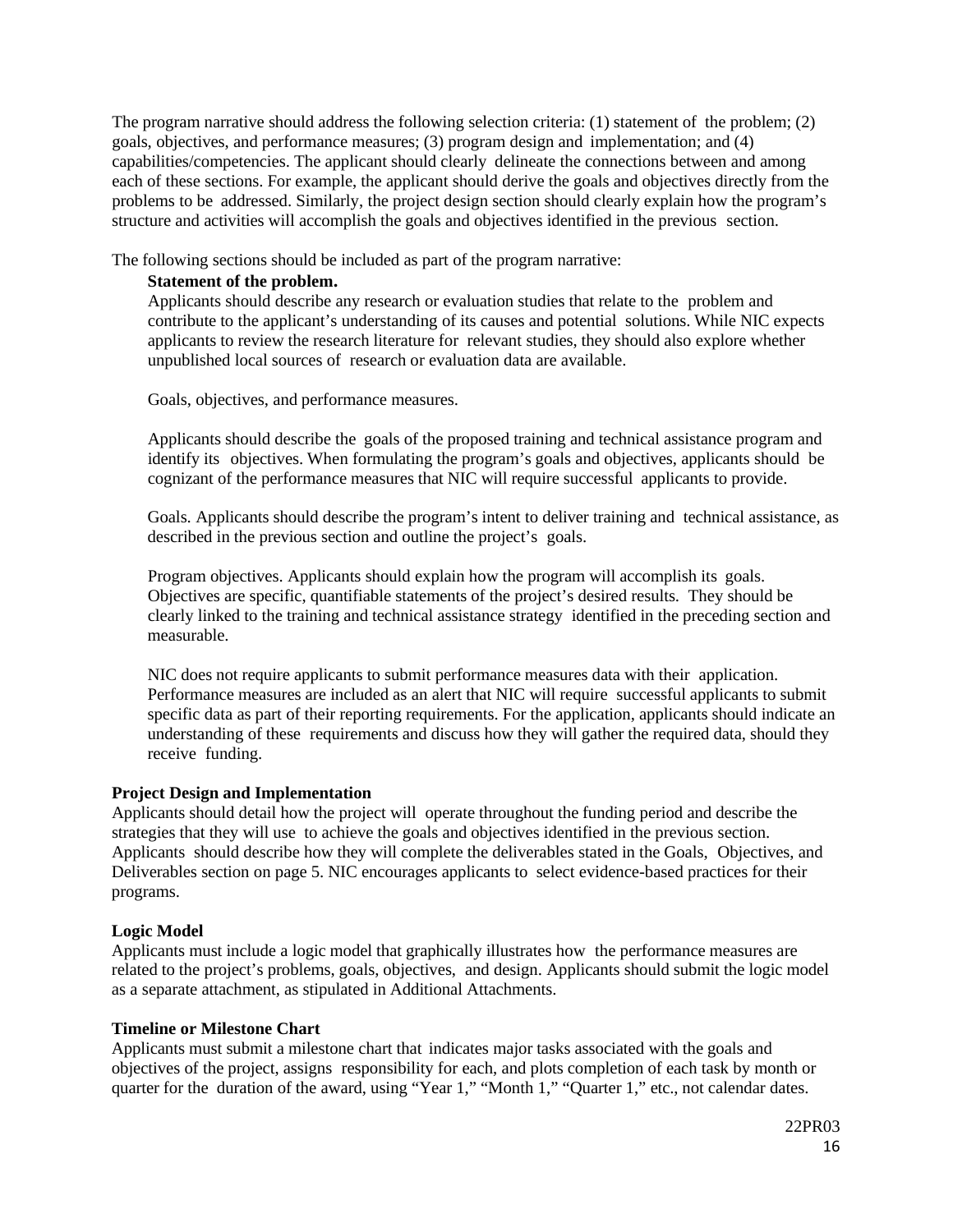Applicants should submit the timeline as a separate attachment, as stipulated in Additional Attachments, page 19. On receipt of an award, the recipient may revise the timeline, based on training and technical assistance that NIC will provide.

#### <span id="page-16-0"></span>**Capabilities and Competencies, Résumés of All Key Personnel**

This section should describe the experience and capability of the applicant organization and any contractors or subawards that the applicant will use to implement and manage this effort and its associated federal funding, highlighting any previous experience implementing projects of similar design or magnitude. Applicants should highlight their experience/capability/capacity to manage subawards, including details on their system for fiscal accountability. Management and staffing patterns should be clearly connected to the project design described in the previous section. Applicants should describe the roles and responsibilities of project staff and explain the program's organizational structure and operations. Applicants should include a copy of an organizational chart showing how the organization operates, including who manages the finances; how the organization manages subawards, if there are any; and the management of the project proposed for funding.

#### <span id="page-16-1"></span>**Letters of Support/Memoranda of Understanding**

If submitting a joint application, as described under Section C: Eligibility Information, page 1, applicants should provide signed and dated letters of support or memoranda of understanding for all key partners that include the following:

expression of support for the program and a statement of willingness to participate and collaborate with it:

description of the partner's current role and responsibilities in the planning process and expected responsibilities when the program is operational; and

estimate of the percentage of time that the partner will devote to the planning and operation of the project.

#### **Accessibility Conformance Report**

Applicants must provide an Accessibility Conformance Report (ACR) for each type of Information and Communication Technology (ICT) (e.g., electronic document, web-based content, web-based training, podcast, or video) offered through this Cooperative Agreement. Create the ACR using the Voluntary Product Accessibility Template (VPAT) Version 2.1 or later, located at [https://www.itic.org/policy/accessibility/vpat.](https://www.itic.org/policy/accessibility/vpat) Complete each ACR in accordance with the instructions provided in the VPAT template.

Each ACR must address the applicable Section 508 requirements referenced in the statement of work and program description. Use the remarks/explanations column or additional narrative to explain how the ICT meets, fails to meet, or does not apply to the standards (e.g., user functionality, administrator functionality, and reporting). For ICT features that do not fully conform to Section 508 standards, describe your plan to remedy those features.

Finally, the applicant should describe the evaluation methods that were used to support Section 508 conformance claims. NIC reserves the right, prior to making an award decision, to perform testing on some or all of the applicant's proposed ICT items to validate Section 508 conformance claims made in the ACR.

#### **Plain Writing Attestation Letter**

For the deliverables offered with this Cooperative Agreement, applicants should provide a letter attesting

22PR03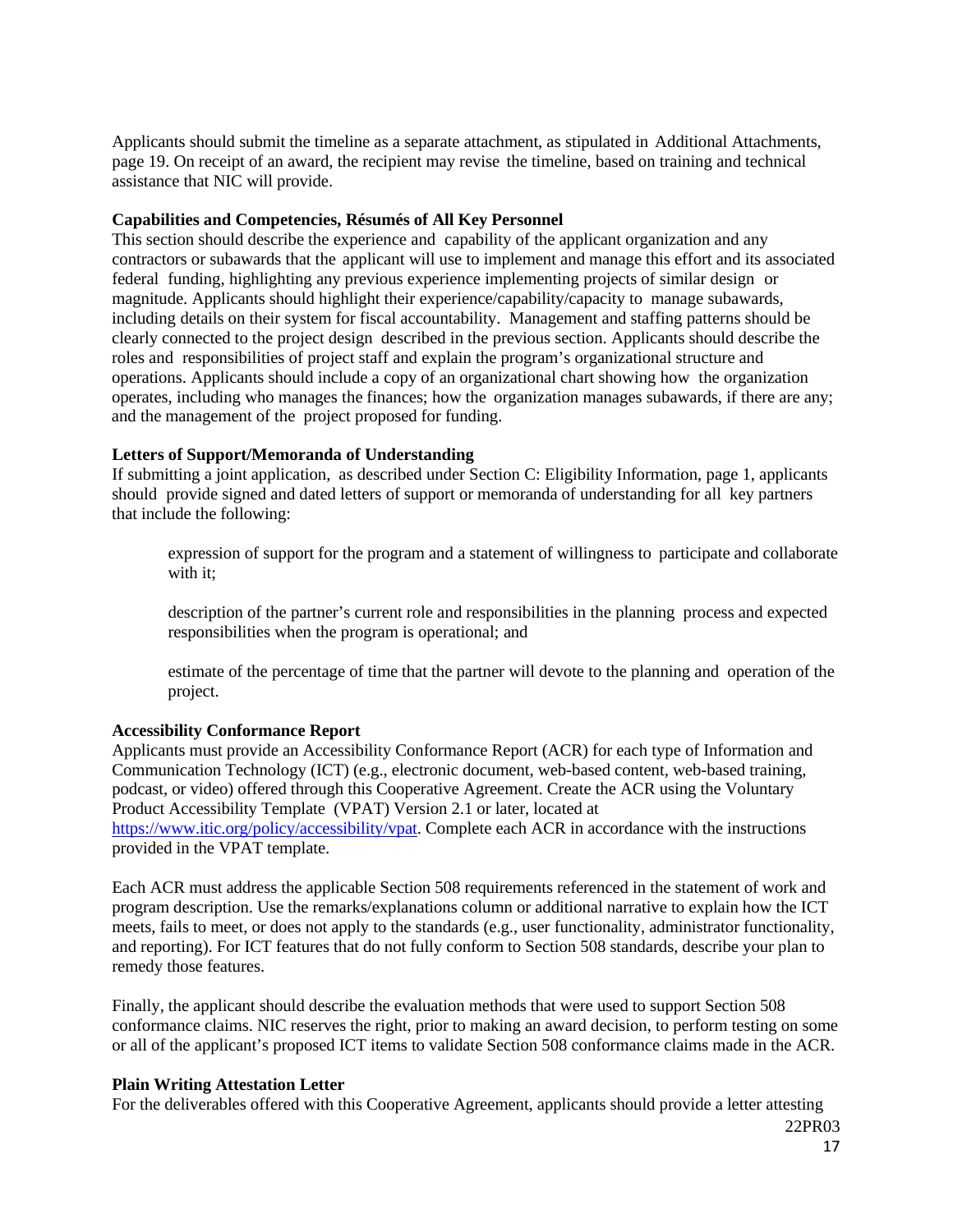to the adherence of requirements of the Plain Writing Act of 2010 and NIC Guidelines for Preparing and Submitting Manuscripts for Publication [https://nicic.gov/plainlanguage.](https://nicic.gov/plainlanguage) Include a section describing the evaluation methods that were used to support plain writing claims. NIC reserves the right, prior to making an award decision, to perform testing on some or all of the applicant's proposed deliverables to validate claims made in the plain writing attestation letter.

### <span id="page-17-0"></span>**Budget Detail Worksheet and Budget Narrative**

Applicants must provide a budget that (1) is complete, allowable, and cost-effective in relation to the proposed activities; (2) shows the cost calculations demonstrating how they arrived at the total amount requested; and (3) provides a brief supporting narrative to link costs with project activities. The budget should cover the entire award period. Pre-agreement cost approvals: For information on pre-agreement costs, see Section [B. Federal Award Information.](#page-10-0)

## **Budget and Budget Justification**

Budget SF-424A

Prepare a master budget table using "SF-424A Budget Information for Non-Construction Programs" (aka SF-424A), available in the [Grants.gov](https://www.grants.gov/) electronic application package. Only complete "Section B-Budget Categories". Provide the object class budget category (a. - k.) amounts for each budget year under the "Grant Program, Function or Activity" heading. Each column reflects a separate budget year. For example, Column (1) reflects budget year 1. The total budget will be automatically tabulated in column (5). The solicitation will specify if the award will fund multiple years, continuation awards will be made on a noncompetitive basis. Column 1 (budget year 1) is the only requirement.

## **Budget Justification Detail Worksheet**

The Budget Detail Worksheet should provide the detailed computation for each budget line item, listing the total cost of each and showing how it was calculated by the applicant. For example, cost for personnel should show the annual salary rate and the percentage of time devoted to the project for each employee paid with cooperative agreement funds. The Budget Detail worksheet should present a complete itemization of all proposed costs.

Identify the amount requested for each budget category and describe the basis for calculating the personnel, fringe benefits, travel, equipment (if authorized), supplies, contractual support and other costs identified in the SF-424A.

Budget information must be supported at the level of detail described below:

(1) Personnel: List all staff positions by title. Give annual salary, percentage of time assigned to the project, total cost for the budget period, project role and specify any annual cost of living adjustments. Compensation paid for employees engaged in grant activities must be consistent with payments for similar work within the applicant organization. Note that for salaries to be allowable as a direct charge to the award, a justification of how that person will be directly involved in the project must be provided. General administrative duties such as answering telephones, filing, typing or accounting duties are not considered acceptable.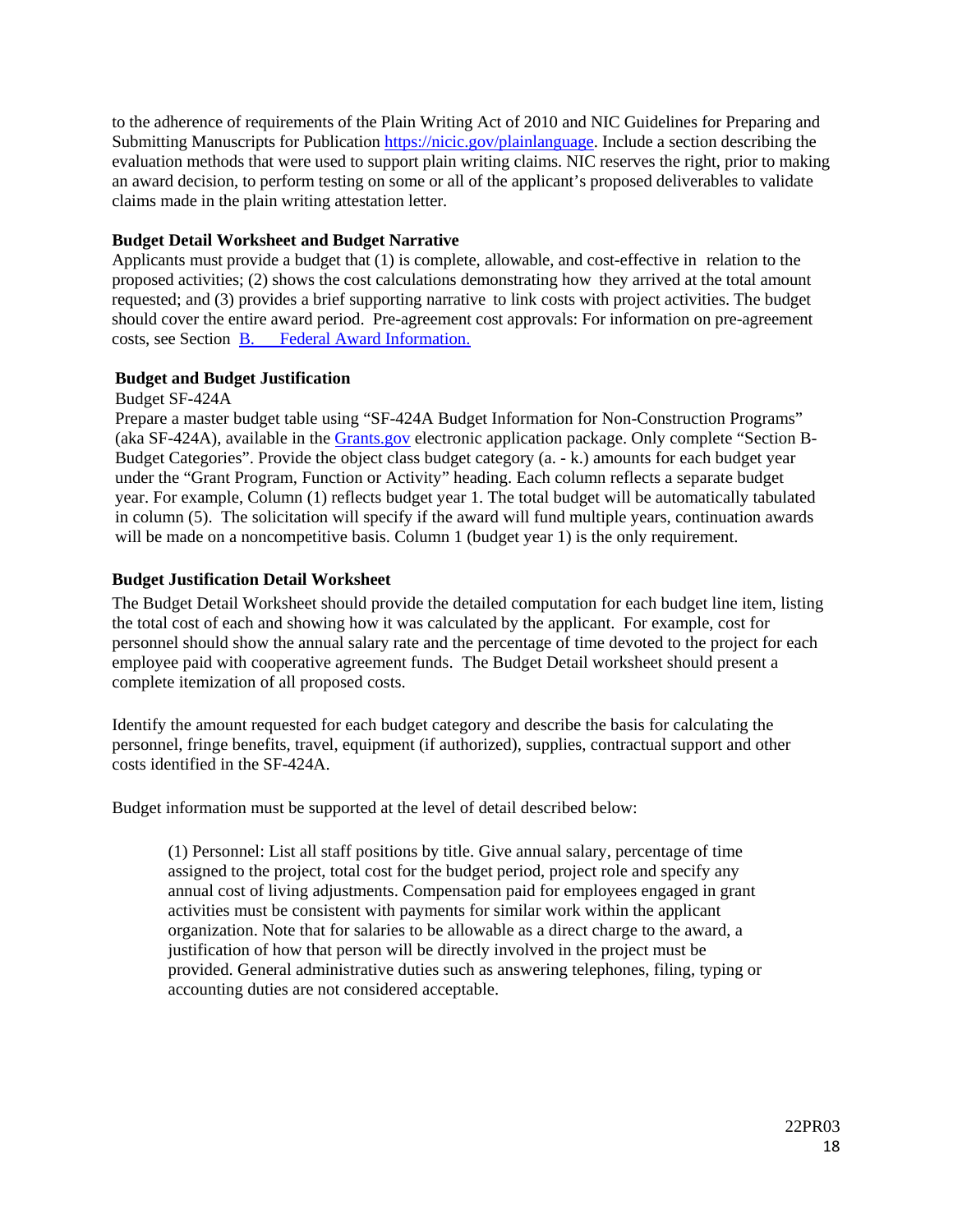Below is a sample computation for Personnel:

| <b>Position/Title</b> | <b>Annual</b> | $%$ of          | Year 1    | $\overline{\text{Year 2}}^*$ | Year $3^*$ | <b>Total</b> |
|-----------------------|---------------|-----------------|-----------|------------------------------|------------|--------------|
|                       | <b>Salary</b> | <b>Time</b>     |           |                              |            |              |
|                       |               | <b>Assigned</b> |           |                              |            |              |
|                       |               | to Project      |           |                              |            |              |
| Project               | \$70,000      | 50%             | \$35,000  | \$36,050                     | \$37,132   | \$108,182    |
| Manager               |               |                 |           |                              |            |              |
| Trainer               | \$60,000      | 100%            | \$60,000  | \$61,800                     | \$63,654   | \$185,454    |
|                       |               |                 |           |                              |            |              |
| Specialist            | \$45,000      | 100%            | \$45,000  | \$46,350                     | \$47,741   | \$139,091    |
| Design Tech           |               |                 |           |                              |            |              |
| <b>Total</b>          |               |                 | \$140,000 | \$144,200                    | \$148,527  | \$432,727    |
| <b>Personnel</b>      |               |                 |           |                              |            |              |

**\*There is a 3% increase after Year 1 for all personnel for cost of living adjustments**

Note this budget category is limited to persons employed by the applicant organization ONLY. Those employed elsewhere are classified as subawardees, program participants, contractors or consultants. Contractors and consultants should be listed under the "Contractual" budget heading. Subawards made to eligible subrecipients are listed under the "Other" budget heading. Participant support costs such as travel assistance for trainees are listed under the "Other" budget heading.

(2) Fringe Benefits: Identify the percentage used and the basis for its computation. Fringe benefits are for the personnel listed in budget category (1) above and only for the percentage of time devoted to the project. Fringe benefits include but are not limited to the cost of leave, employee insurance, pensions and unemployment benefit plans. The applicant should not combine the fringe benefit costs with direct salaries and wages in the personnel category.

| <b>Position/Title</b> | <b>Base Fringe % Rate</b> | <b>Costs</b> |
|-----------------------|---------------------------|--------------|
| Project Manager       | 47.22%                    | \$16,527     |
| Trainer               | 50.83%                    | \$30,498     |

Below is a sample computation for Fringe Benefits

3) Travel: In a table format, specify the estimated number of trips, purpose of each trip, number of travelers per trip, destinations and other costs for each type of travel for applicant employees. Travel costs for program participants if authorized, should be specified in the "Other" budget category. Explain the need for any travel, paying particular attention to travel outside the United States. Foreign travel includes trips to Mexico and Canada and but does not include trips to Puerto Rico, the U.S. territories or possessions. **If NIC funds will be used for foreign travel, the budget justification must expressly state that the applicant will not use NIC funds for foreign travel without prior written approval by NIC.**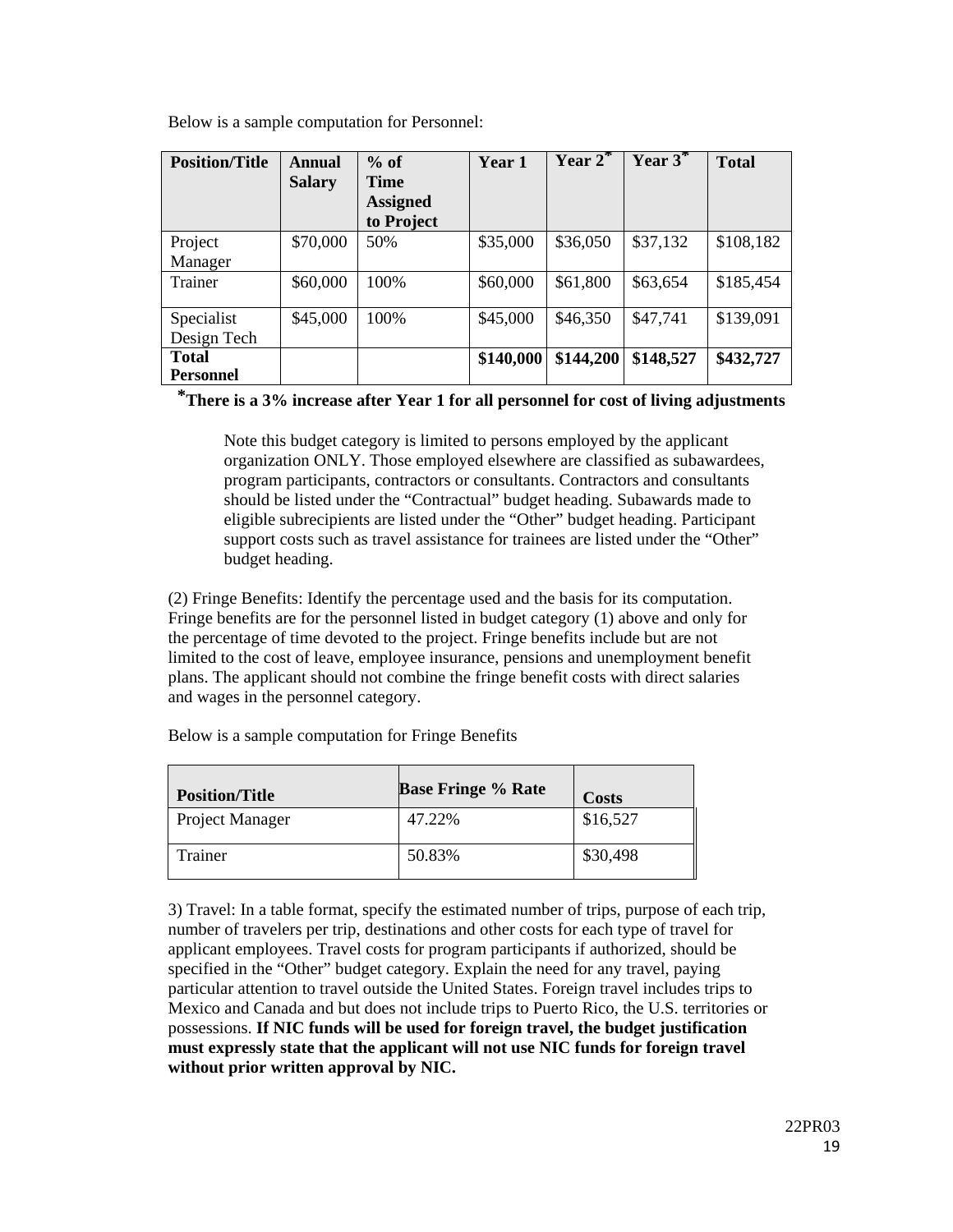| <b>Purpose</b><br>of Travel | Location         | <b>Item</b> | <b>Computation</b>                          | Cost    |
|-----------------------------|------------------|-------------|---------------------------------------------|---------|
| State prison visit          | Washington<br>DC | Lodging     | 4 people $x$ \$100 per night<br>$x2$ nights | \$800   |
|                             |                  | Airfare     | 4 people x \$500 round trip                 | \$2,000 |
|                             |                  | Per Diem    | 4 people x 50 per day x $2.5$<br>days       | \$500   |
| <b>Total Travel</b>         |                  |             |                                             | \$3,300 |

Below is a sample computation for Travel:

(4) Equipment: If authorized, identify all tangible, non-expendable personal property to be purchased that has an acquisition cost of \$5,000 or more per unit and a useful life of more than one year. Equipment also includes accessories and services included with the purchase price necessary for the equipment to be operational. It does not include: (1) equipment planned to be leased/rented; or (2) separate equipment service or maintenance contracts. Details such as the type of equipment, cost and a brief narrative on the intended use of the equipment for project objectives are required. Each item of equipment must be identified with the corresponding cost. Particular brands of equipment should not be identified. General-purpose equipment (office equipment, etc.) must be justified as to how it will be used on the project. (Property items with a unit cost of less than \$5,000 are considered supplies).

(5) Supplies: "Supplies" are tangible property other than "equipment" with a per item acquisition cost of less than \$5,000. Include a brief description of the supplies required to perform the work. Costs should be categorized by major supply categories (e.g. office supplies, computing devices, monitoring equipment) and include the estimated costs by category.

(6) Contractual: List the proposed contractual activities along with a brief description of the scope of work or services to be provided, the proposed duration of the contract/procurement, the estimated cost and the proposed procurement method (competitive or non-competitive). **Any procurement of services from individual consultants or commercial firms (including space for workshops) must comply with the competitive procurement requirements of 2 CFR Part 200.317-200.326.** 

Examples of Contractual costs include:

- Consultants Consultants are individuals with specialized skills who are paid at a daily or hourly rate. Participation in the salary rate (excluding overhead) paid to individual consultants retained by recipients or by a recipient's contractors or subcontractors is limited to the maximum daily rate for a Level IV of the Executive Schedule (formerly GS-18), to be adjusted annually.
- Speaker/Trainer Fees Information on speakers should include the fee and a description of the services they are providing.

(7) Other: List each item in sufficient detail for NIC to determine the reasonableness of its cost relative to the program solicitation. "Other" items may include equipment rental, telephone service and utilities and photocopying costs. Note that subawards, such as those with other universities or nonprofit research institutions for members of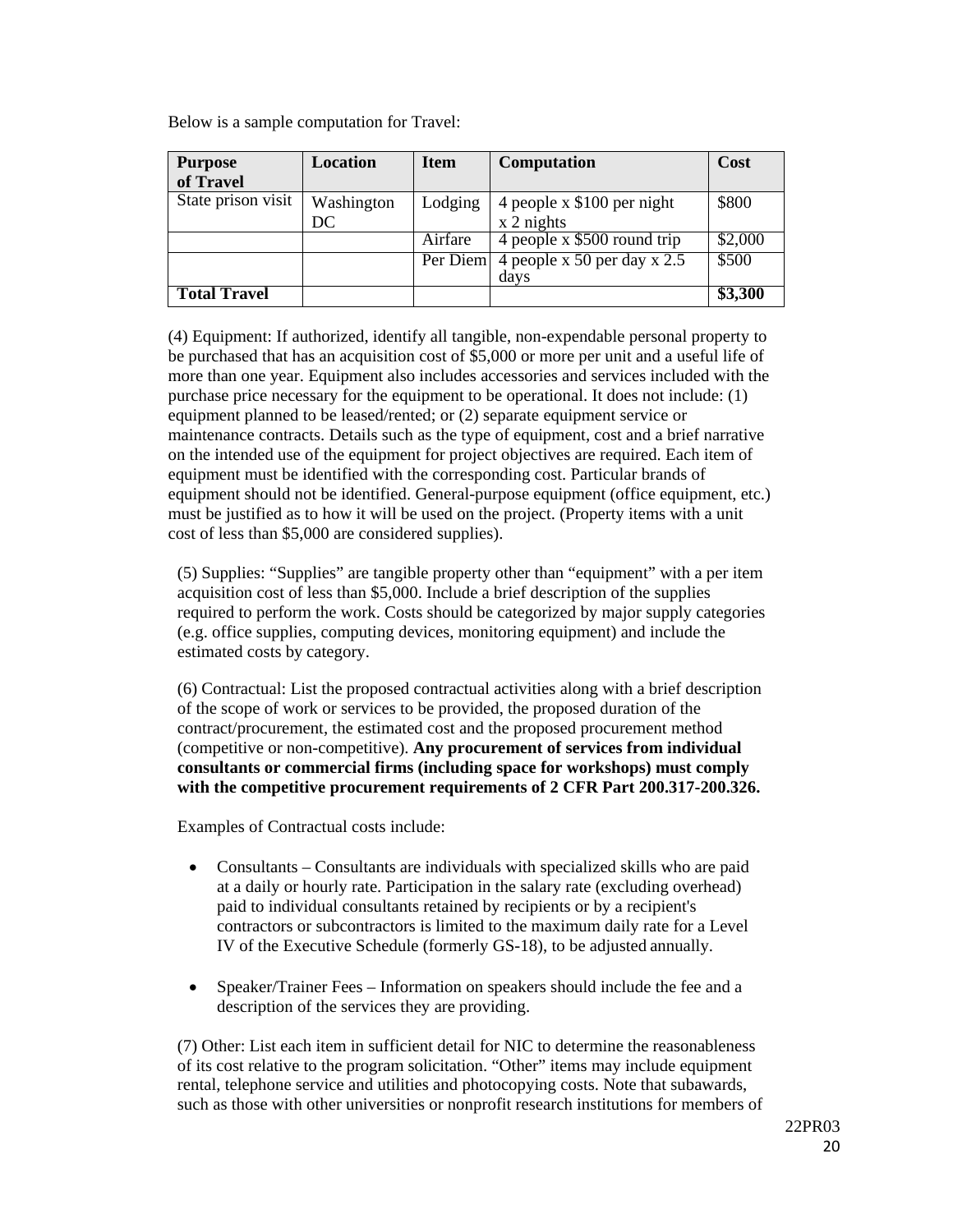the research team, are included in this category. Provide the total costs proposed for subawards as a separate line item in the budget justification and brief description of the activities to be supported for each subaward or types of subawards if the subrecipients have not been identified. Subawards may not be used to acquire services from consultants or commercial firms.

Provide the total costs proposed for participant support costs if authorized as a separate line item in the budget justification and brief description of the costs. If NIC funds will be used for foreign travel by program participants, the budget justification must expressly state that the applicant will not use NIC funds for foreign travel without prior approval by NIC.

Indirect costs (IDC) may be budgeted and charged by recipients of Federal assistance agreements in accordance with 2 CFR Part 200. With the exception of "exempt" agencies and Institutions of Higher Education as noted below, all recipients must have one of the following current (not expired) IDC rates, including IDC rates that have been extended by the cognizant agency:

- Provisional;
- Final;
- Fixed rate with carry-forward;
- Predetermined:
- 10% de minimis rate authorized by 2 CFR 200.414(f)
- "Exempt" state or local governmental departments or agencies are agencies that receive up to and including \$35,000,000 in Federal funding per the department or agency's fiscal year, and must have an IDC rate application developed in accordance with 2 CFR 200 Appendix VII, with documentation maintained and available for audit.
- Institutions of Higher Education must use the IDC rate in place at the time of award for the life of the assistance agreement (unless the rate was provisional at time of award, in which case the rate will change once it becomes final). As provided by 2 CFR Part 200, Appendix  $III(C)(7)$ , the term "life of the assistance agreement", means each competitive segment of the project.

IDCs incurred during any period of the assistance agreement that are not covered by the provisions above are not allowable costs, and must not be drawn down by the recipient. Recipients may budget for IDCs pending approval of their IDC rate by the cognizant Federal agency. However, recipients may not draw down IDCs until their rate is approved.

## <span id="page-20-0"></span>**Budget Narrative**

The budget narrative should thoroughly and clearly describe every category of expense listed in the Budget Detail Worksheet. NIC expects proposed budgets to be complete, cost effective, and allowable (e.g., reasonable, allocable, and necessary for project activities).

Applicants should demonstrate in their budget narratives how they will maximize cost effectiveness of grant expenditures. Budget narratives should generally describe cost effectiveness in relation to potential alternatives and the goals of the project. For example, a budget narrative should detail why planned inperson meetings are necessary, or how technology and collaboration with outside organizations could be used to reduce costs, without compromising quality.

The narrative should be mathematically sound and correspond with the information and figures provided in the Budget Detail Worksheet. The narrative should explain how the applicant estimated and calculated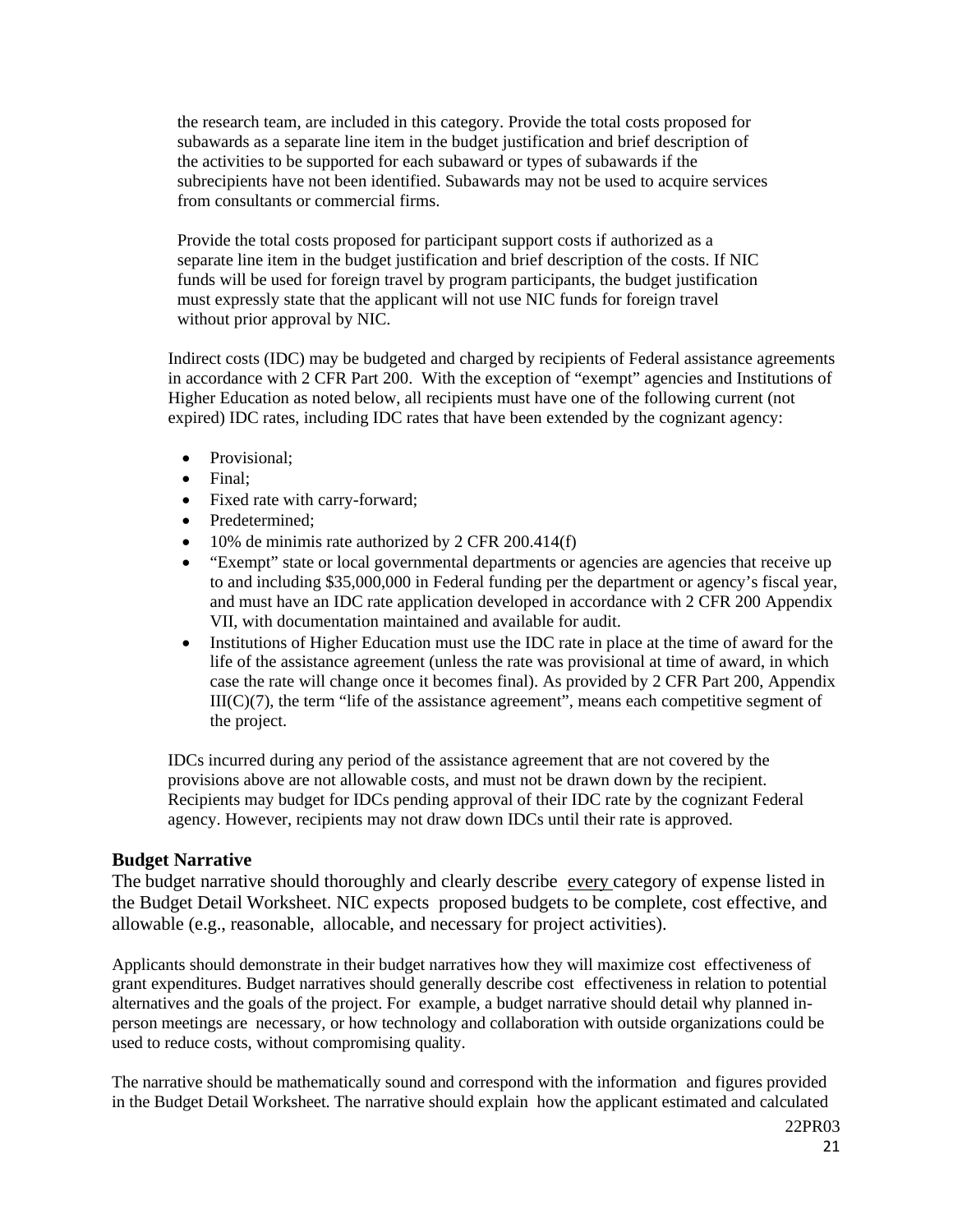all costs, and how they are relevant to the completion of the proposed project. The narrative may include tables for clarification purposes but need not be in a spreadsheet format. As with the Budget Detail Worksheet, the Budget Narrative should be broken down by year.

Noncompetitive procurement contracts in excess of simplified acquisition threshold. If an applicant proposes to make one or more non-competitive procurements of products or services, where the noncompetitive procurement will exceed the simplified acquisition threshold (also known as the small purchase threshold), which is currently set at \$250,000, the application should address the considerations outlined in 2 C.F.R.200.317 - 200.316.

## <span id="page-21-0"></span>**Indirect Cost Rate Agreement (if applicable)**

Indirect costs are allowed only if the applicant has a current federally approved indirect cost rate, this requirement does not apply to units of local government. Attach a copy of the federally approved indirect cost rate agreement to the application. Applicants that do not have an approved rate may request one through their cognizant federal agency, which will review all documentation and approve a rate for the applicant organization, or, if the applicant's accounting system permits, costs may be allocated in the direct cost categories. Indirect costs may be charged to an award only if:

The recipient has a current (unexpired), federally approved indirect cost rate; or the recipient is eligible to use, and elects to use, the "de minimus" indirect cost rate described in the Part 200 Uniform Requirements as set out at 2 C.F.R. 200.414

## <span id="page-21-1"></span>**Tribal Authorizing Resolution**

Tribes, tribal organizations, or third parties proposing to provide direct services or assistance to residents on tribal lands should include in their applications a resolution, letter, affidavit, or other documentation, as appropriate, that certifies that the applicant has the legal authority from the tribe(s) to implement the proposed project on tribal lands. In those instances when an organization or consortium of tribes applies for a grant on behalf of a tribe or multiple specific tribes, the application should include appropriate legal documentation, as described above, from all tribes that would receive services or assistance under the award. A consortium of tribes for which existing consortium bylaws allow action without support from all tribes in the consortium (i.e., without an authorizing resolution or comparable legal documentation from each tribal governing body) may submit, instead, a copy of its consortium bylaws with the application.

## <span id="page-21-2"></span>**Applicant Disclosure of High Risk Status**

Applicants are to disclose whether they are currently designated high risk by another federal grant making agency. This includes any status requiring additional oversight by the federal agency due to past programmatic or financial concerns. If an applicant is designated high risk by another federal grant making agency, you must submit the following information to at the time of application submission:

- the federal agency that currently designated the applicant as high risk;
- date the applicant was designated high risk;
- the high risk point of contact name, phone number, and email address, from that federal agency; and
- reasons for the high risk status as set out by the federal awarding agency.

NIC seeks this information to ensure appropriate federal oversight of any grant award. Unlike the Excluded Parties List, this high risk information does not disqualify any organization from receiving an NIC award. However, additional oversight may be included, if necessary, in award documentation. Logic model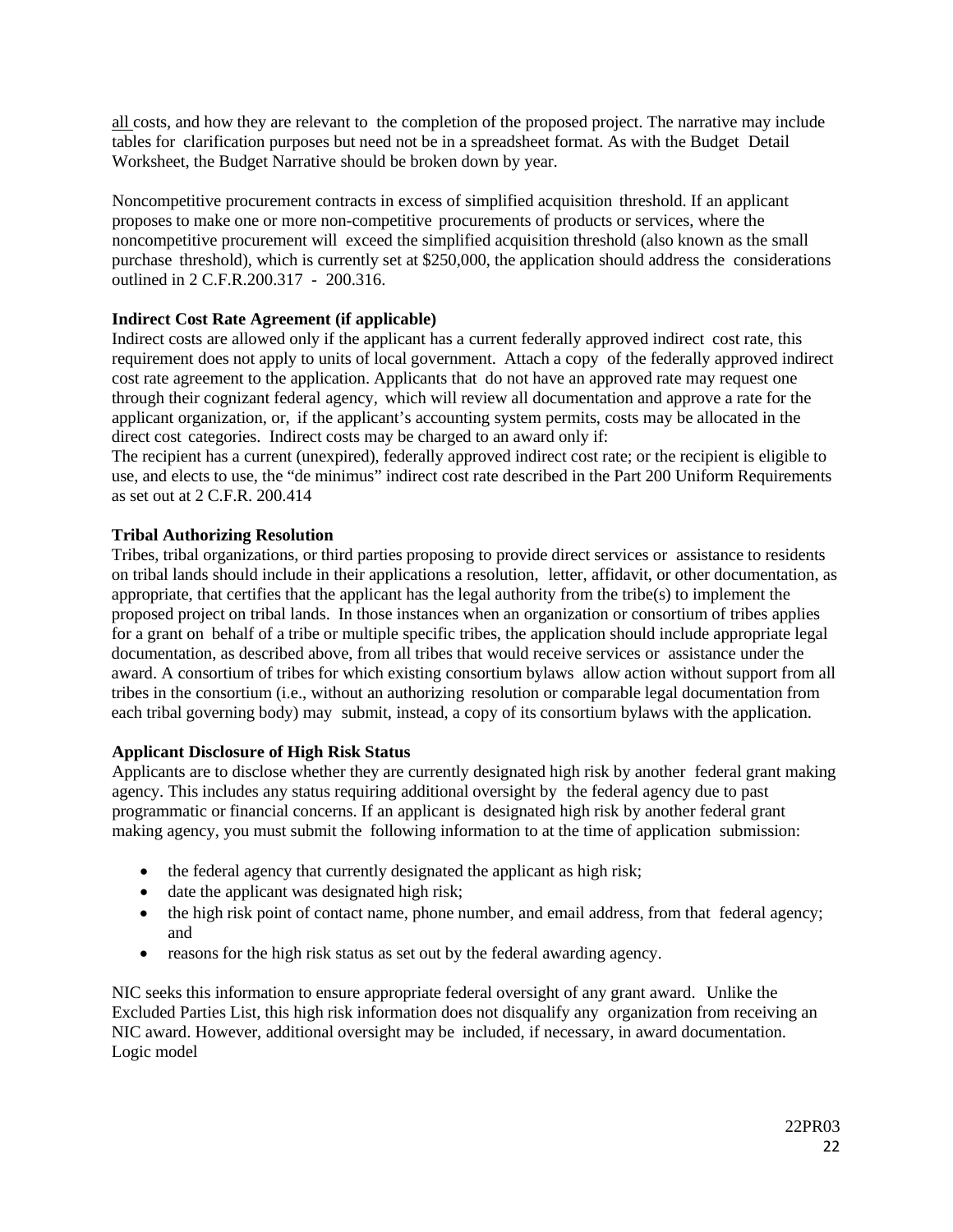## <span id="page-22-0"></span>**Disclosure of Lobbying Activities**

All applicants must complete this information. Applicants that expend any funds for lobbying activities are to provide the detailed information requested on the form Disclosure of Lobbying Activities (SF-LLL) [Lobbying Form.](https://www.grants.gov/documents/19/217976/SFLLL_2_0-V2.0.pdf/ad05c401-3c9c-47d0-afec-7ee26491c878?version=1.0&t=1516738837999) Applicants that do not expend any funds for lobbying activities are to enter "N/A" in the text boxes for item 10 ("a. Name and Address of Lobbying Registrant" and "b. Individuals Performing Services").

### <span id="page-22-1"></span>**Additional Attachments**

Evidence of nonprofit status Proof of  $501(c)$  (3), e.g., a copy of the tax exemption letter from the Internal revenue Service, if applicable. Evidence of for-profit status, e.g., a copy of the articles of incorporation, if a pplicable.

Applicants should submit the following information, as stipulated in the cited pages, as attachments to their applications. While the materials listed below are not assigned specific point values, peer reviewers will, as appropriate, consider these items when rating applications. For example, reviewers will consider résumés and/or letters of support/ memoranda of understanding when assessing "capabilities/competencies." Peer reviewers will not consider any additional information that the applicant submits other than that specified below.

Applicant disclosure of pending applications. Applicants are to disclose whether they have pending applications for federally funded grants or subawards (including cooperative agreements) that include requests for funding to support the same project being proposed under this solicitation and will cover the identical cost items outlined in the budget narrative and worksheet in the application under this solicitation. The disclosure should include both direct applications for federal funding (e.g., applications to federal agencies) and indirect applications for such funding (e.g., applications to state agencies that will subaward federal funds).

NIC seeks this information to help avoid any inappropriate duplication of funding. Leveraging multiple funding sources in a complementary manner to implement comprehensive programs or projects is encouraged and is not seen as inappropriate duplication.

Applicants that have pending applications as described above are to provide the following information about pending applications submitted within the last 12 months:

- the federal or state funding agency;
- the solicitation name/project name; and
- the point of contact information at the applicable funding agency.

| <b>Federal or State Funding</b> | <b>Solicitation Name/Project</b> | <b>Name/Phone/E-mail for Point</b> |  |  |
|---------------------------------|----------------------------------|------------------------------------|--|--|
| <b>Agency</b>                   | <b>Name</b>                      | of Contact at Funding Agency       |  |  |
| DOJ/COPS                        | <b>COPS Hiring Program</b>       | John Doe                           |  |  |
|                                 |                                  | 202-000-0000                       |  |  |
|                                 |                                  | John.doe@doj.gov                   |  |  |
| <b>HHS/Substance Abuse</b>      | Drug Free Mentoring Program      | Jane Doe                           |  |  |
|                                 |                                  | 202-000-000                        |  |  |
|                                 |                                  | Jane.doe@doj.gov                   |  |  |

## **SAMPLE**

Applicants should include the table as a separate attachment, with the file name "Disclosure of Pending Applications," to their application.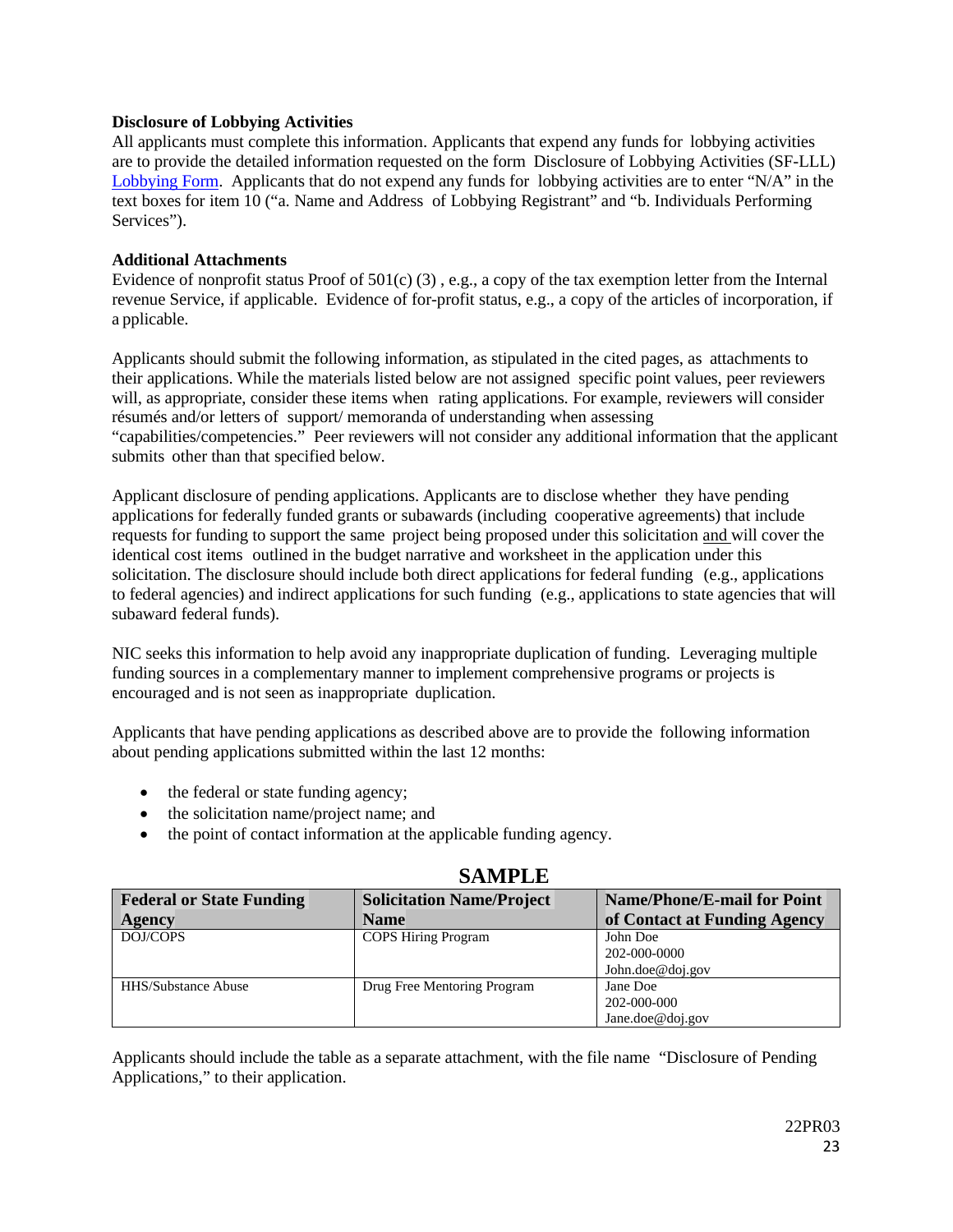Applicants that do not have pending applications as described above are to include a statement to this effect in the separate attachment page (e.g., "[Applicant Name on SF-424] does not have pending applications submitted within the last 12 months for federally funded grants or subawards (including cooperative agreements) that include requests for funding to support the same project being proposed under this solicitation and will cover the identical cost items outlined in the budget narrative and worksheet in the application under this solicitation.").

## **How to Apply**

<span id="page-23-0"></span>Applicants must register in and submit applications through Grants.gov, a "one-stop storefront" to find federal funding opportunities and apply for funding. Find complete instructions on how to register and submit an application [here.](https://www.grants.gov/web/grants/applicants/apply-for-grants.html) Applicants that experience technical difficulties during this process should call the Grants.gov Customer Support Hotline at 800-518-4726 or 606–545–5035, 24 hours a day, 7 days a week, except federal holidays.

## <span id="page-23-1"></span>**Registering with Grants.gov**

A one-time process; however, processing delays may occur, and it can take several weeks for first-time registrants to receive confirmation and a user password. NIC encourages applicants to register several weeks before the application submission deadline. In addition, NIC urges applicants to submit applications 72 hours prior to the application due date to allow time to receive validation messages or rejection notifications from Grants.gov, and to correct in a timely fashion any problems that may have caused a rejection notification.

NIC strongly encourages all prospective applicants to sign up for Grants.gov email notifications regarding this solicitation [https://www.grants.gov/web/grants/manage-subscriptions.html.](https://www.grants.gov/web/grants/manage-subscriptions.html) If this solicitation is cancelled or modified, individuals who sign up with Grants.gov for updates will be automatically notified.

## <span id="page-23-2"></span>**Browser Informatio**n

Grants.gov was built to be compatible with Internet Explorer. For technical assistance with Google Chrome, or another browser, contact Grants.gov Customer Support.

## <span id="page-23-3"></span>**Attachments**

Grants.gov has two categories of files for attachments: "mandatory" and "optional." NIC receives all files attached in both categories. Attachments are also labeled to describe the file being attached (e.g., Project Narrative, Budget Narrative, Other) and are labeled correctly. Do not embed "mandatory" attachments within another file.

## <span id="page-23-4"></span>**File Names and File Types**

Grants.gov only permits the use of certain specific characters in names of attachment files. Valid file names may include only the characters shown in the table below. Grants.gov is designed to reject any application that includes an attachment(s) with a file name that contains any characters not shown in the table below.

| Characters           | <b>Special Characters</b>                                                    |                     |                       |  |
|----------------------|------------------------------------------------------------------------------|---------------------|-----------------------|--|
| Upper case $(A - Z)$ | Parenthesis ()                                                               | Curly braces {      | Square brackets []    |  |
| Lower case $(a - z)$ | Ampersand $(\&)$                                                             | Tilde $(\sim)$      | Exclamation point (!) |  |
| Underscore (         | $\text{Comma}($ ,                                                            | Semicolon $($ ; $)$ | Apostrophe ( '        |  |
| Hyphen $(-)$         | At sign $(\omega)$                                                           | Number sign $(\#)$  | Dollar sign $(\$)$    |  |
| Space                | Percent sign $(\%)$                                                          | Plus sign $(+)$     | Equal sign $(=)$      |  |
| Period $(.)$         | When using the ampersand $(\&)$ in XML, applicants must use the " $\&$ amp;" |                     |                       |  |
|                      | format.                                                                      |                     |                       |  |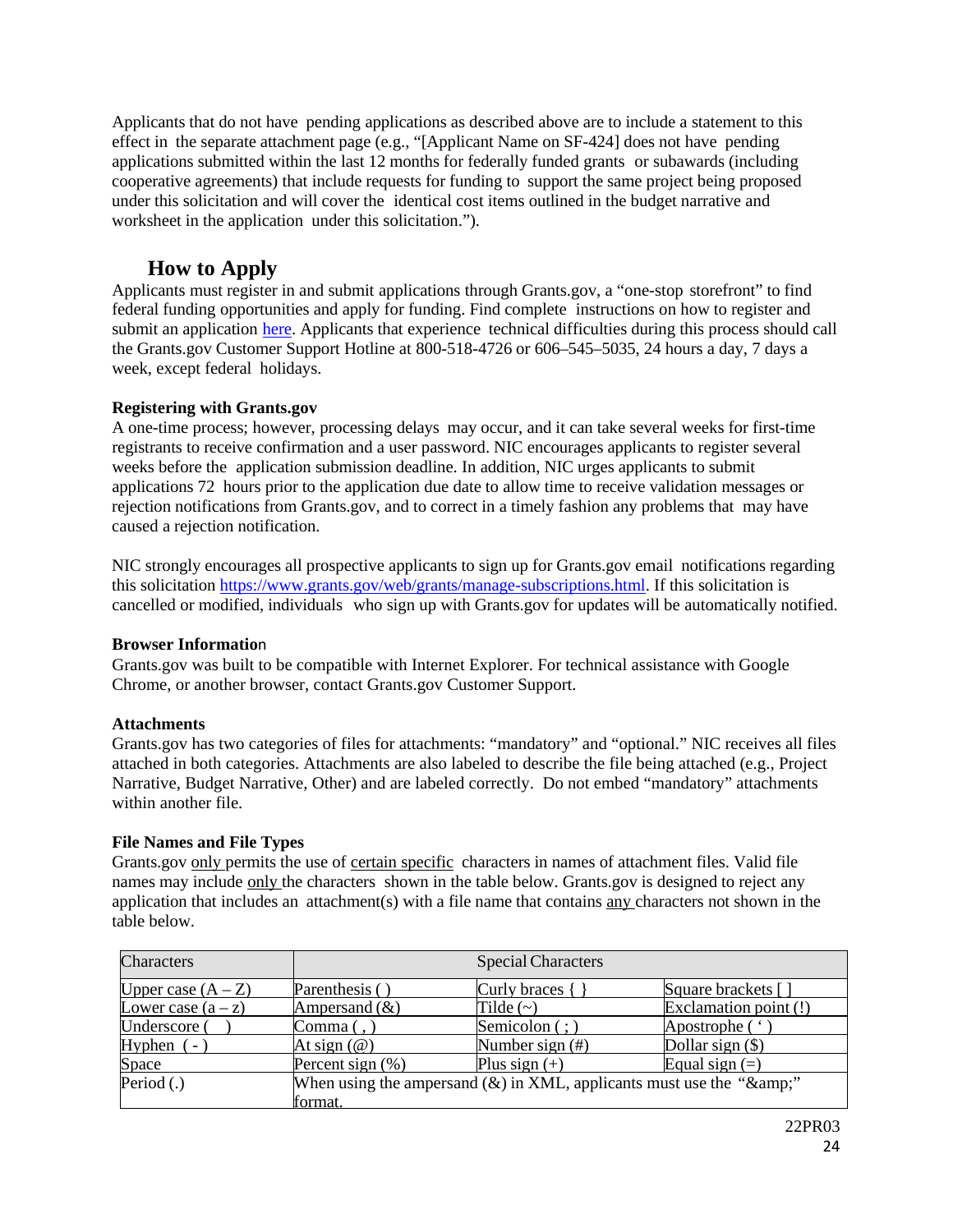## <span id="page-24-0"></span>**All applicants are required to complete the following steps:**

NIC may not make a federal award to an applicant until the applicant has complied with all applicable SAM registration requirements. If an applicant has not fully complied with the requirements by the time the federal awarding agency is ready to make a federal award, the federal awarding agency may determine that the applicant is not qualified to receive a federal award and use that determination as a basis for making a federal award to another applicant.

## <span id="page-24-1"></span>**Acquire and maintain registration with the System for Award Management (SAM).**

SAM is the repository for standard information about federal financial assistance applicants, recipients, and subrecipients.

Applicants must maintain an active SAM registration with current information, including information on a recipient's immediate and highest level owner and subsidiaries, as well as on all predecessors that have been awarded a Federal contract or grant within the last three years, if applicable, at all times during which it has an active Federal award or an application or plan under consideration by a Federal awarding agency; and provide its unique entity identifier in each application or plan it submits to the Federal awarding agency.

Applicants must be registered in SAM to successfully register in Grants.gov, failure to register with SAM will prevent your organization from applying through Grants.gov . Applicants must continue to maintain and active SAM registration with current information at all times in which it has an active Federal award or an application or plan under consideration by a Federal awarding agency. Information regarding SAM registration and Federal awards can be found in the CFR (Title 2/SubtitleA/Chapter I/Part 25): [https://www.ecfr.gov/on/2022-03-18/title-2/subtitle-A/chapter-I/part-](https://www.ecfr.gov/on/2022-03-18/title-2/subtitle-A/chapter-I/part-25)[25](https://www.ecfr.gov/on/2022-03-18/title-2/subtitle-A/chapter-I/part-25)

Applicants cannot successfully submit their applications until Grants.gov receives the SAM registration information. The information transfer from SAM to Grants.gov can take as long as 48 hours. NIC recommends that the applicant register or renew registration with SAM as early as possible. NIC may not make a Federal award to an applicant until the applicant has complied with all applicable unique entity identifier and SAM requirements and, if an applicant has not fully complied with the requirements by the time the federal awarding agency is ready to make a Federal award, NIC may determine that the applicant is not qualified to receive a Federal award and may make an award to another applicant.

## **Unique Entity Identifer (UEI) Update:**

[https://www.gsa.gov/about-us/organization/federal-acquisition-service/office-of-systems](https://www.gsa.gov/about-us/organization/federal-acquisition-service/office-of-systems-management/integrated-award-environment-iae/iae-systems-information-kit/unique-entity-identifier-update)[management/integrated-award-environment-iae/iae-systems-information-kit/unique-entity-identifier](https://www.gsa.gov/about-us/organization/federal-acquisition-service/office-of-systems-management/integrated-award-environment-iae/iae-systems-information-kit/unique-entity-identifier-update)[update](https://www.gsa.gov/about-us/organization/federal-acquisition-service/office-of-systems-management/integrated-award-environment-iae/iae-systems-information-kit/unique-entity-identifier-update)

Access information about SAM registration procedures [here.](https://sam.gov/content/home)

**NOTE**: As of April 4, 2022, it is no longer required to obtain a register and obtain DUNS number.

Click [here](http://www.grants.gov/web/grants/applicants/organization-registration.html) for further details SAM, and Grants.gov registration steps and timeframes.

 Submission Dates and Times All applications are due: 11:59pm, July 8, 2022.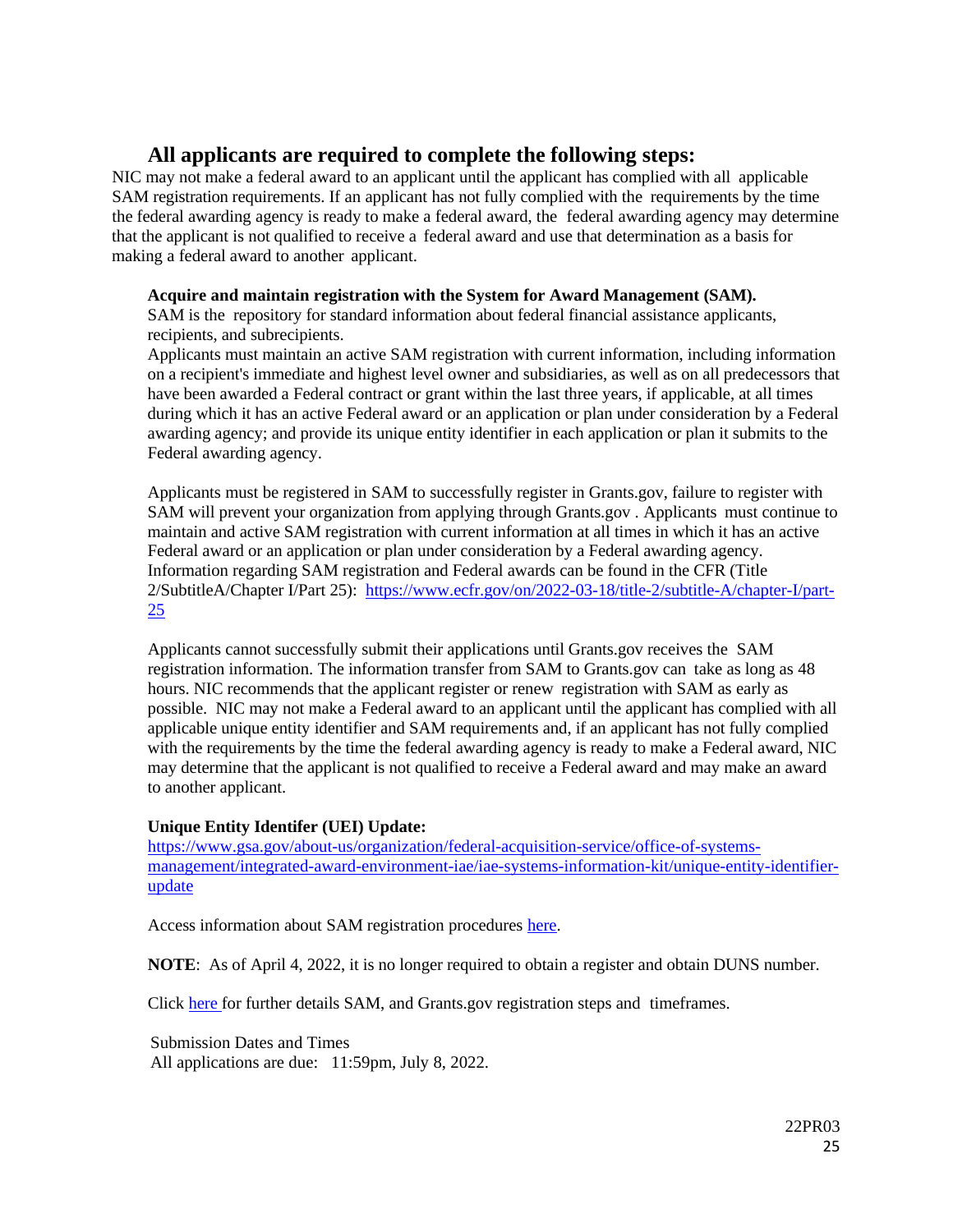### <span id="page-25-0"></span>**Acquire an Authorized Organization Representative (AOR) and a Grants.gov username and password**

Complete the AOR profile on Grants.gov and create a username and password. For more information about the registration process, go [here.](http://www.grants.gov/web/grants/register.html)

Acquire confirmation for the AOR from the E-Business Point of Contact (E-Biz POC). The E-Biz POC at the applicant organization must log into Grants.gov to confirm the applicant organization's AOR. When applications are submitted through Grants.gov, the name of the organization's AOR that submitted the application is inserted into the signature line of the application, serving as the electronic signature. The EBiz POC must authorize individuals who are able to make legally binding commitments on behalf of the organization as an AOR; this step is often missed and it is crucial for valid and timely submissions.

#### <span id="page-25-1"></span>**Search for the funding opportunity on Grants.gov**

Use the following identifying information when searching for the funding opportunity on Grants.gov. The Catalog of Federal Domestic Assistance number for this solicitation is 16.601 and the funding opportunity number is NIC-22PR03.

Access Funding Opportunity and Application package from Grants.gov. Select "Apply for Grants" under the "Applicants" column. Enter you email address to be notified of any changes to the opportunity package before the closing date. Click the Workspace icon to use Grants.gov Workspace.

Submit a valid application consistent with this solicitation by following the directions in Grants.gov. Within 24–48 hours after submitting the electronic application, the applicant should receive two notifications from Grants.gov. The first will confirm the receipt of the application and the second will state whether the application has been successfully validated, or rejected due to errors, with an explanation. It is possible to first receive a message indicating that the application is received and then receive a rejection notice a few minutes or hours later. Submitting well ahead of the deadline provides time to correct the problem(s) that caused the rejection. Important: NIC urges applicants to submit applications at least 72 hours prior to the application due date to allow time to receive validation messages or rejection notifications from Grants.gov, and to correct in a timely fashion any problems that may have caused a rejection notification.

# <span id="page-25-2"></span>**How to Submit an Application to the National Institute of Corrections via Grants.gov**

#### <span id="page-25-3"></span>**Grants.gov applicants can apply online using Workspace**

Workspace is a shared, online environment where members of a grant team may simultaneously access and edit different webforms within an application. For each funding opportunity announcement (FOA), you can create individual instances of a workspace.

Below is an overview of applying on Grants.gov. For access to complete instructions on how to apply for opportunities, refer to: <https://www.grants.gov/web/grants/applicants/workspace-overview.html>

- Create a Workspace: Creating a workspace allows you to complete it online and route it through your organization for review before submitting.
- *Complete a Workspace*: Add participants to the workspace to work on the application together, complete all the required forms online or by downloading PDF versions, and check for errors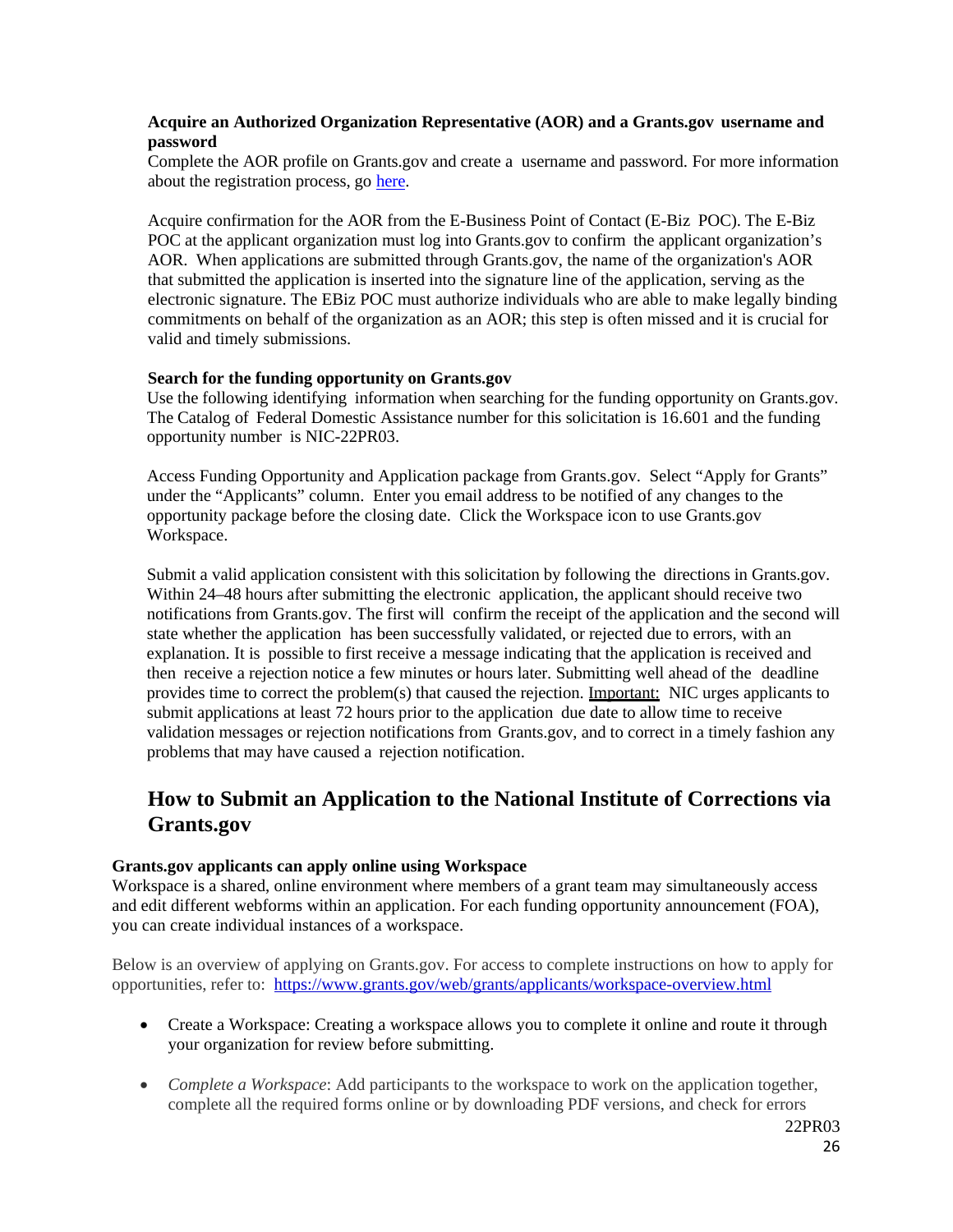before submission. The Workspace progress bar will display the state of your application process as you apply. As you apply using Workspace, you may click the blue question mark icon near the upper-right corner of each page to access context-sensitive help.

*Adobe Reader*: If you decide not to apply by filling out webforms you can download individual PDF forms in Workspace. The individual PDF forms can be downloaded and saved to your local device storage, network drive(s), or external drives, then accessed through Adobe Reader. NOTE: Visit the Adobe Software Compatibility page on Grants.gov to download the appropriate version of the software at: [https://www.grants.gov/web/grants/applicants/adobe-software](https://www.grants.gov/web/grants/applicants/adobe-software-compatibility.html)[compatibility.html](https://www.grants.gov/web/grants/applicants/adobe-software-compatibility.html)

*Mandatory Fields in Forms:* In the forms, you will note fields marked with an asterisk and a different background color. These fields are mandatory fields that must be completed to successfully submit your application.

*Complete SF-424 Fields First*: The forms are designed to fill in common required fields across other forms, such as the applicant name, address, and UEI (Unique Entity Identifier). Once it is completed, the information will transfer to the other forms.

- Submit a Workspace: An application may be submitted through workspace by clicking the Sign and Submit button on the Manage Workspace page, under the Forms tab. Grants.gov recommends submitting your application package at least 24-48 hours prior to the close date to provide you with time to correct any potential technical issues that may disrupt the application submission.
- *Track a Workspace Submission*: After successfully submitting a workspace application, a Grants.gov Tracking Number (GRANTXXXXXXXX) is automatically assigned to the application. The number will be listed on the Confirmation page that is generated after submission. Using the tracking number, access the Track My Application page under the Applicants tab or the Details tab in the submitted workspace.

For additional training resources, including video tutorials, refer to: <https://www.grants.gov/web/grants/applicants/applicant-training.html>

## <span id="page-26-0"></span>**Applicant Support**

Grants.gov provides applicants 24/7 support via the toll-free number 1-800-518-4726 and email at [support@grants.gov.](mailto:support@grants.gov) For questions related to the specific grant opportunity, contact the number listed in the application package of the grant you are applying for.

If you are experiencing difficulties with your submission, it is best to call the Grants.gov Support Center and get a ticket number. The Support Center ticket number will assist the National Institute of Corrections with tracking your issue and understanding background information on the issue.

#### <span id="page-26-1"></span>**Timely Receipt Requirements and Proof of Timely Submission**

*Online Submission.* All applications must be received by 11:59 pm Eastern time on the due date established for each program. Proof of timely submission is automatically recorded by Grants.gov. An electronic date/time stamp is generated within the system when the application is successfully received by Grants.gov. The applicant with the AOR role who submitted the application will receive an acknowledgement of receipt and a tracking number (GRANTXXXXXXXX) from Grants.gov with the successful transmission of their application. This applicant with the AOR role will also receive the official date/time stamp and Grants.gov Tracking number in an email serving as proof of their timely submission.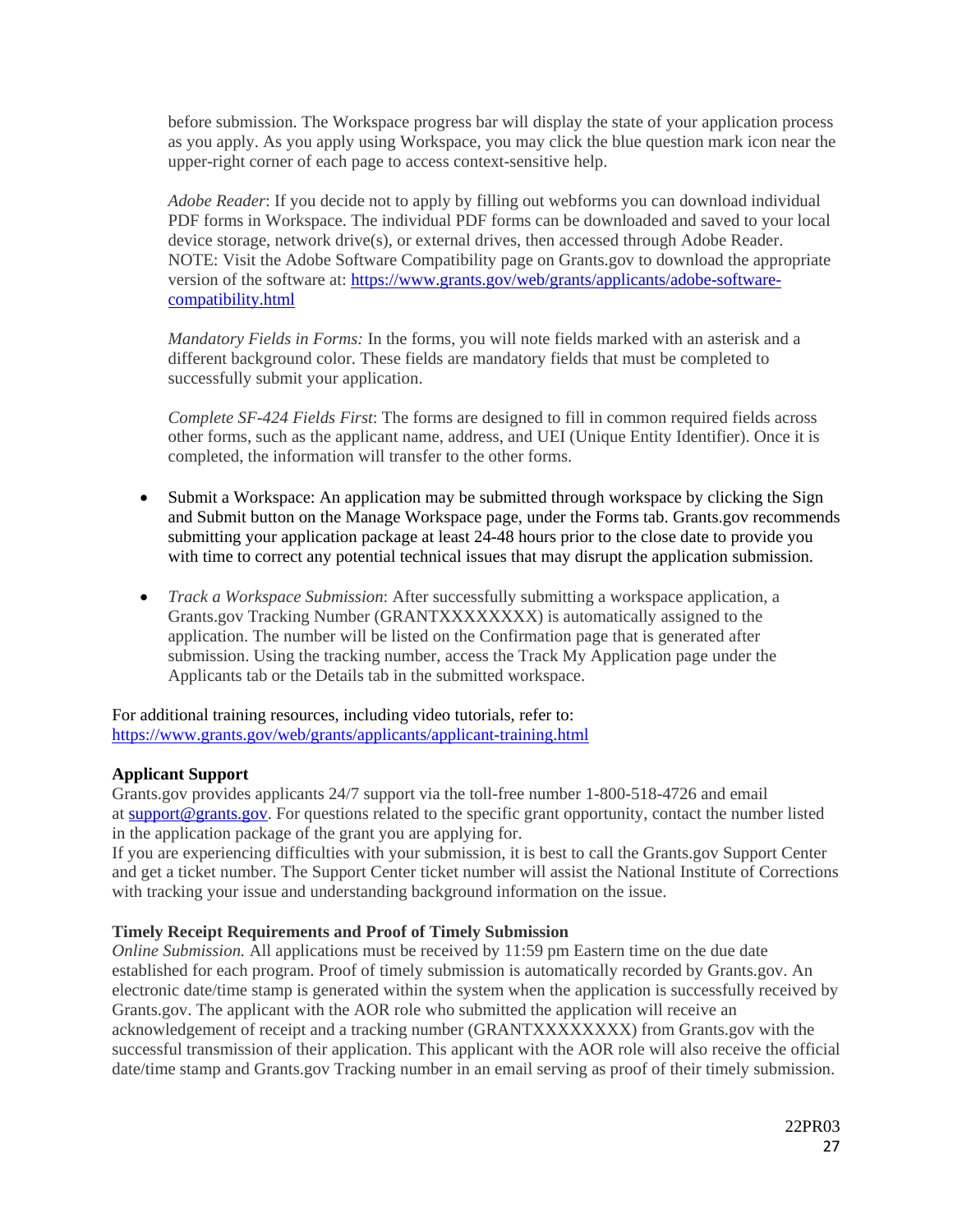When the National Institute of Corrections successfully retrieves the application from Grants.gov, and acknowledges the download of submissions, Grants.gov will provide an electronic acknowledgment of receipt of the application to the email address of the applicant with the AOR role who submitted the application. Again, proof of timely submission shall be the official date and time that Grants.gov receives your application. Applications received by Grants.gov after the established due date for the program will be considered late and will not be considered for funding by the National Institute of Corrections. Applicants using slow internet, such as dial-up connections, should be aware that transmission can take some time before Grants.gov receives your application. Again, Grants.gov will provide either an error or a successfully received transmission in the form of an email sent to the applicant with the AOR role attempting to submit the application. The Grants.gov Support Center reports that some applicants end the transmission because they think that nothing is occurring during the transmission process. Please be patient and give the system time to process the application.

## <span id="page-27-0"></span>**Duplicate applications**

If an applicant submits multiple versions of the same application, NIC will review only the most recent system-validated version submitted. See Note on File Names and File Types under How To [Apply.](#page-23-0)

## <span id="page-27-1"></span>**Experiencing Unforeseen Grants.gov Technical Issues**

Applicants that experience unforeseen Grants.gov technical issues beyond their control that prevent them from submitting their application by the deadline must contact the Grants.gov Customer [Support Hotline](https://www.grants.gov/web/grants/support.html) or the [SAM](https://sam.gov/content/help) Help Desk to report the technical issue and receive a tracking number. The applicant must email the Response Center at **[BOP-NIC/General@bop.gov](mailto:BOP-NIC/General@bop.gov)** within 24 hours after the application deadline and request approval to submit their application. The e-mail must describe the technical difficulties, and include a timeline of the applicant's submission efforts, the complete grant application, the applicant's UEI number, and any Grants.gov Help Desk or SAM tracking number(s). Note: NIC does not automatically approve requests. After the program office reviews the submission and contacts the Grants.gov or SAM Help Desks to validate the reported technical issues, NIC will inform the applicant whether the request to submit a late application has been approved or denied. If NIC determines that the applicant failed to follow all required procedures, which resulted in an untimely application submission, NIC will deny the applicant's request to submit their application.

The following conditions are insufficient to justify late submissions:

- failure to register in SAM or Grants.gov in sufficient time; (SAM registration and renewal can take as long as 10 business days to complete. The information transfer from SAM to Grants.gov can take up to 48 hours.)
- failure to follow Grants.gov instructions on how to register and apply as posted on its website;
- failure to follow each instruction in the NIC solicitation; and
- technical issues with the applicant's computer or information technology environment, including firewalls.

Notifications regarding known technical problems with Grants.gov, if any, are posted on [NIC'](https://www.nicic.gov/)s website.

# <span id="page-27-2"></span>**E. Application Review Information**

## <span id="page-27-3"></span>**Selection Criteria**

The following three (3) selection review criteria will be used to evaluate each application, with the different weight given to each based on the percentage value listed after each individual criteria. For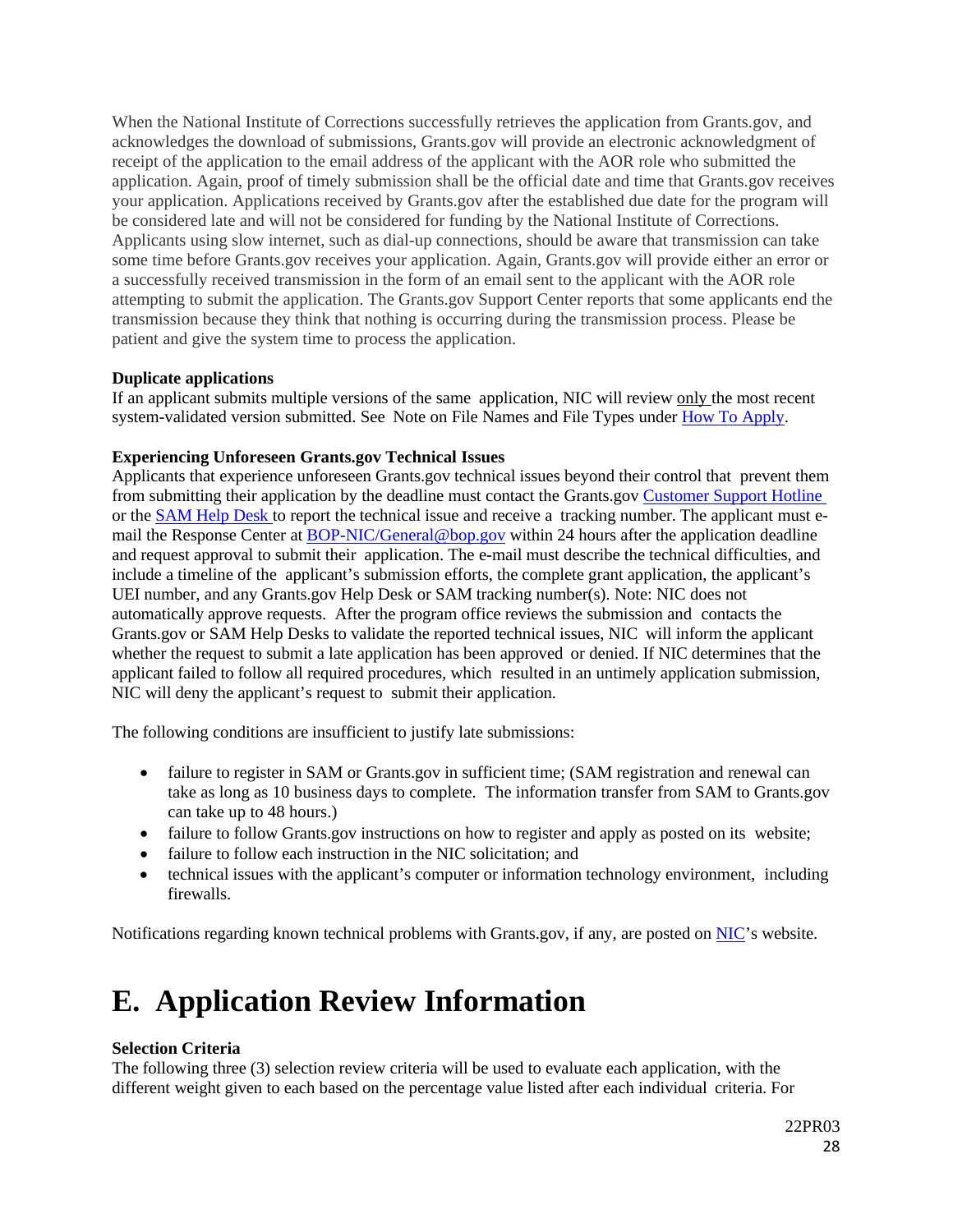example, the first criteria, Programmatic Review, is worth 40 percent of the entire score in the application review process.

## <span id="page-28-0"></span>**Programmatic Review (40)**

- Project tasks adequately discussed?
- Clear statement of how each task will be accomplished?
- New approaches, techniques, or design aspects to enhance the project?

### <span id="page-28-1"></span>**Organizational Review (35)**

- Skills of the proposed project members.
- Organizational capacity to complete all project tasks.
- Realistic and sufficient project and management plans to complete within the time frame.

## <span id="page-28-2"></span>**Management/Administrative Review (25)**

- Identification of reasonable objectives.
- Reasonable justification for inclusion of consultants or partnerships if used.
- Realistic budget proposed.

See section What an Application Should Include for the criteria that the peer reviewers will use to evaluate applications.

#### <span id="page-28-3"></span>**Review Process**

NIC is committed to ensuring a fair and open process for awarding grants. NIC reviews the application to make sure that the information presented is reasonable, understandable, measurable, and achievable, as well as consistent with the solicitation.

Peer reviewers will review the applications submitted under this solicitation that meet basic minimum requirements. For purposes of assessing whether applicants have met basic minimum requirements, NIC screens applications for compliance with specified program requirements to help determine which applications should proceed to further consideration for award. Although program requirements may vary, the following are common requirements applicable to all solicitations for funding under NIC grant programs:

- Applications must be submitted by an eligible type of applicant.
- Applications must request funding within programmatic funding constraints (if applicable).
- Applications must be responsive to the scope of the solicitation.
- Applications must include all items designated as "critical elements".
- Applicants will be checked against the General Services Administration's Excluded Parties List.

For a list of critical elements, see "What an Application Should Include" under Section D. Application and Submission Information.

NIC may use internal peer reviewers, external peer reviewers, or a combination, to assess applications meeting basic minimum requirements on technical merit using the solicitation's selection criteria. An external peer reviewer is an expert in the subject matter of a given solicitation who is not a current DOJ employee. An internal reviewer is a current NIC employee who is well-versed or has expertise in the subject matter of this solicitation. A peer review panel will evaluate, score, and rate applications that meet basic minimum requirements. Peer reviewers' ratings and any resulting recommendations are advisory only, although their views are considered carefully. In addition to peer review ratings, considerations for award recommendations and decisions may include, but are not limited to, underserved populations,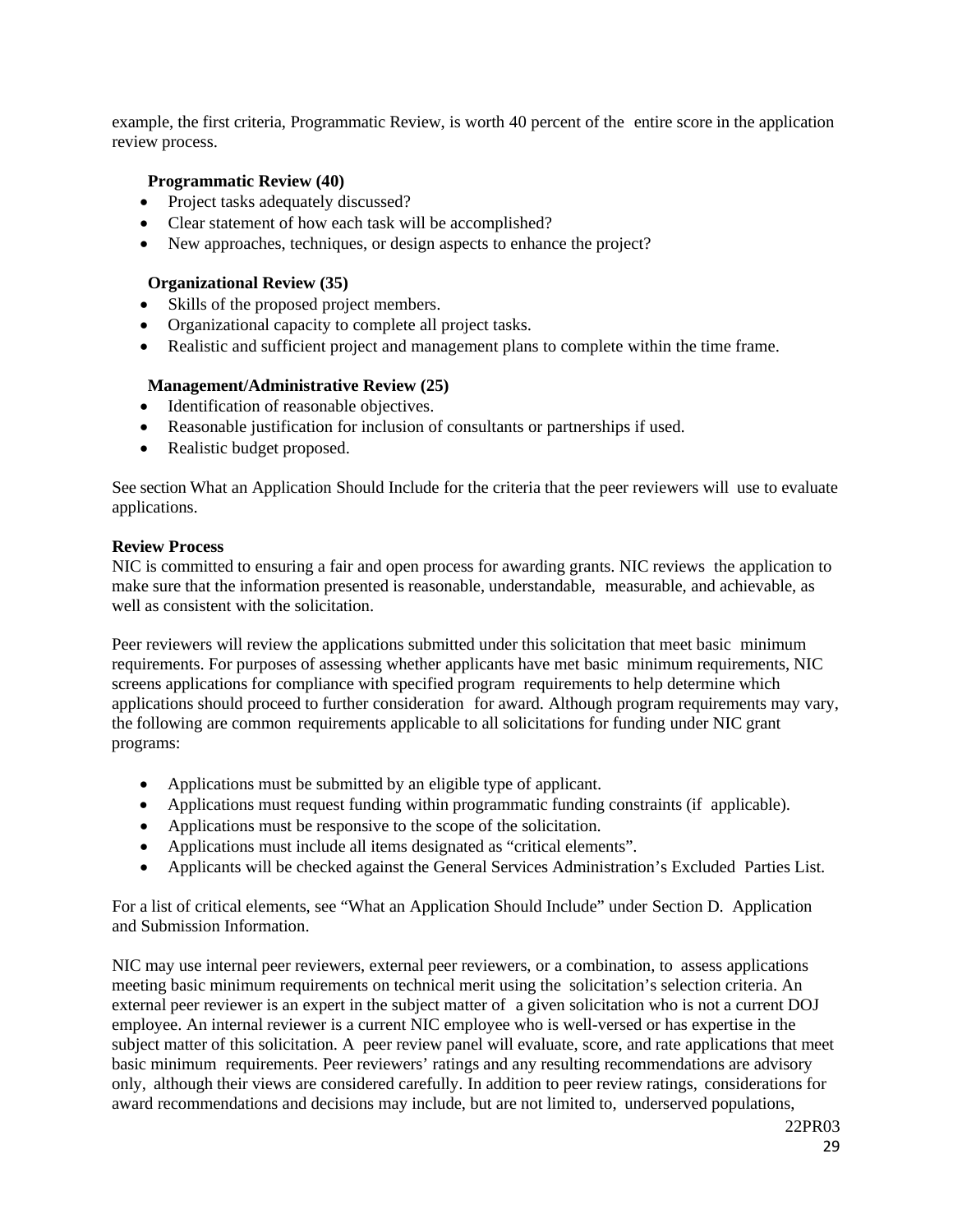geographic diversity, strategic priorities, past performance under prior NIC and NIC awards, and available funding.

NIC reviews applications for potential discretionary awards to evaluate the risks posed by applicants before they receive an award. This review may include but is not limited to the following:

- Financial stability and fiscal integrity.
- Quality of management systems and ability to meet the management standards prescribed in the Financial Guide.
- History of performance.
- Reports and findings from audits.
- The applicant's ability to effectively implement statutory, regulatory, or other requirements imposed on non-Federal entities.
- Proposed costs to determine if the Budget Detail Worksheet and Budget Narrative accurately explain project costs, and whether those costs are reasonable, necessary, and allowable under applicable federal cost principles and agency regulations.

Absent explicit statutory authorization or written delegation of authority to the contrary, all final award decisions will be made by the NIC Director, who may consider factors including, but not limited to, peer review ratings, underserved populations, geographic diversity, strategic priorities, past performance under prior NIC awards, and available funding when making awards.

# <span id="page-29-0"></span>**F. Federal Award Administration Information**

## <span id="page-29-1"></span>**Federal Award Notices**

NIC award notification will be sent from NIC's Office via E-mail, FedEX or USPS within 45 days of the award decision.

#### **Modification, Remedies for Noncompliance, Termination**

This Agreement may be modified only by a written instrument executed by the parties. Modifications will be in writing and approved by the Senior Deputy Director/Deputy Director and the authorized representative of the awardee/recipient.

Additional conditions may be imposed by NIC if it is determined that the awardee is non–compliant to the terms and conditions of this agreement. Remedies for Noncompliance can be found in 2 CFR § 200.338.

This Agreement may be terminated consistent with applicable termination provisions for Agreements found in 2 CFR §§ 200.339 through 200.342.

If a termination is due to the awardee's material failure to comply with applicable Federal statutes, regulations, or the terms and conditions of this Federal award, the NIC will issue a written notification to the awardee of NIC's intent to terminate the agreement for material noncompliance in accordance with 2 C.F.R. § 200.340. A notice of NIC's intent to terminate the award for material noncompliance may be appealed to the NIC Director of the NIC within 30 calendar days of receiving the notice. The awardee may provide information and documentation challenging the termination action. The filing of an appeal with the NIC Director shall not stay any determination or action taken by NIC which is the subject of the appeal. Consistent with its obligation to protect the interests of the Federal Government, NIC may take such authorized actions as may be necessary to preserve the status quo pending decision by the NIC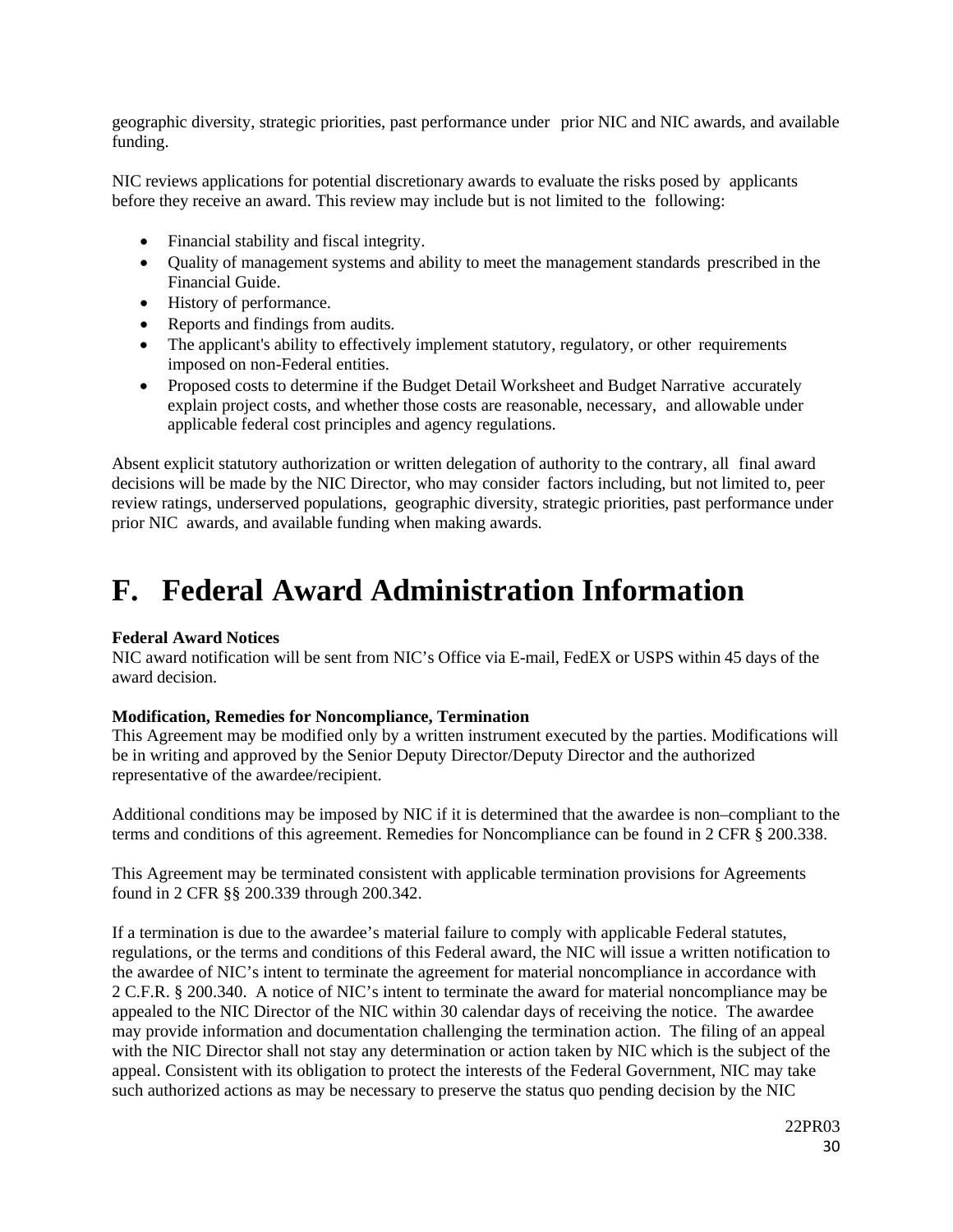Director, or to preserve its ability to provide relief in the event the NIC Director decides in favor of the appellant. The decision of the NIC Director shall be the final decision of the NIC.

## **Rights in Data**

The awardee must grant the Federal Bureau of Prisons, including the NIC, a royalty–free, non–exclusive and irrevocable license to publish, reproduce and use, and dispose of in any manner and for any purpose without limitation, and to authorize or ratify publication, reproduction or use by others, of all copyrightable material, or any subsequently trademarked titles, phrases, words, or symbols first produced or composed under this Agreement by the awardee, its employees or any individual or concern specifically employed or assigned to originate and prepare such material.

## **Payments**

Under this agreement payments will be made in accordance with 2 C.F.R. § 200.305. Pursuant to 2 C.F.R. § 200.305(b)(6), NIC may withhold payments for allowable costs as a remedy for noncompliance in accordance with 2 C.F.R. § 200.338, or if one or more of the circumstances in 2 C.F.R. § 200.305(b)(6)(i) through (iv) apply, which includes the awardee's failure to comply with the project objectives, Federal statutes, regulations, or the terms and conditions of this agreement.

## **Awardee/Recipient Employee Whistleblower Rights and Requirement to Inform Employees of Whistleblower Right**s

This award and employees working on this financial assistance agreement will be subject to the whistleblower rights and remedies in the pilot program on Award Recipient employee whistleblower protections established at 41 U.S.C. 4712 by section 828 of the National Defense Authorization Act for Fiscal Year 2013 (Pub. L. 112–239).

The Award Recipient shall inform its employees in writing, in the predominant language of the workforce, of employee whistleblower rights and protections under 41 U.S.C. 4712.

The Award Recipient shall insert the substance of this clause in all subawards or subcontracts over the simplified acquisition threshold.

## **Conflict of Interest**

The awardee must establish safeguards to prohibit its employees and Subrecipients from using their positions for purposes that constitute or present the appearance of a personal or organizational conflict of interest. The awardee is responsible for notifying the Awarding Officer in writing of any actual or potential conflicts of interest that may arise during the life of this award. Conflicts of interest include any relationship or matter which might place the awardee or its employees in a position of conflict, real or apparent, between their responsibilities under the agreement and any other outside interests. Conflicts of interest may also include, but are not limited to, direct or indirect financial interests, close personal relationships, positions of trust in outside organizations, consideration of future employment arrangements with a different organization, or decision–making affecting the award that would cause a reasonable person with knowledge of the relevant facts to question the impartiality of the awardee and/or awardee's employees and Subrecipients in the matter.

The Awarding Officer and the servicing Ethics Counselor will determine if a conflict of interest exists. If a conflict of interest exists, the Awarding Officer will determine whether a mitigation plan is feasible. Mitigation plans must be approved by the Awarding Officer in writing.

Failure to resolve conflicts of interest in a manner that satisfies the government may be cause for termination of the award. Failure to make required disclosures may result in any of the remedies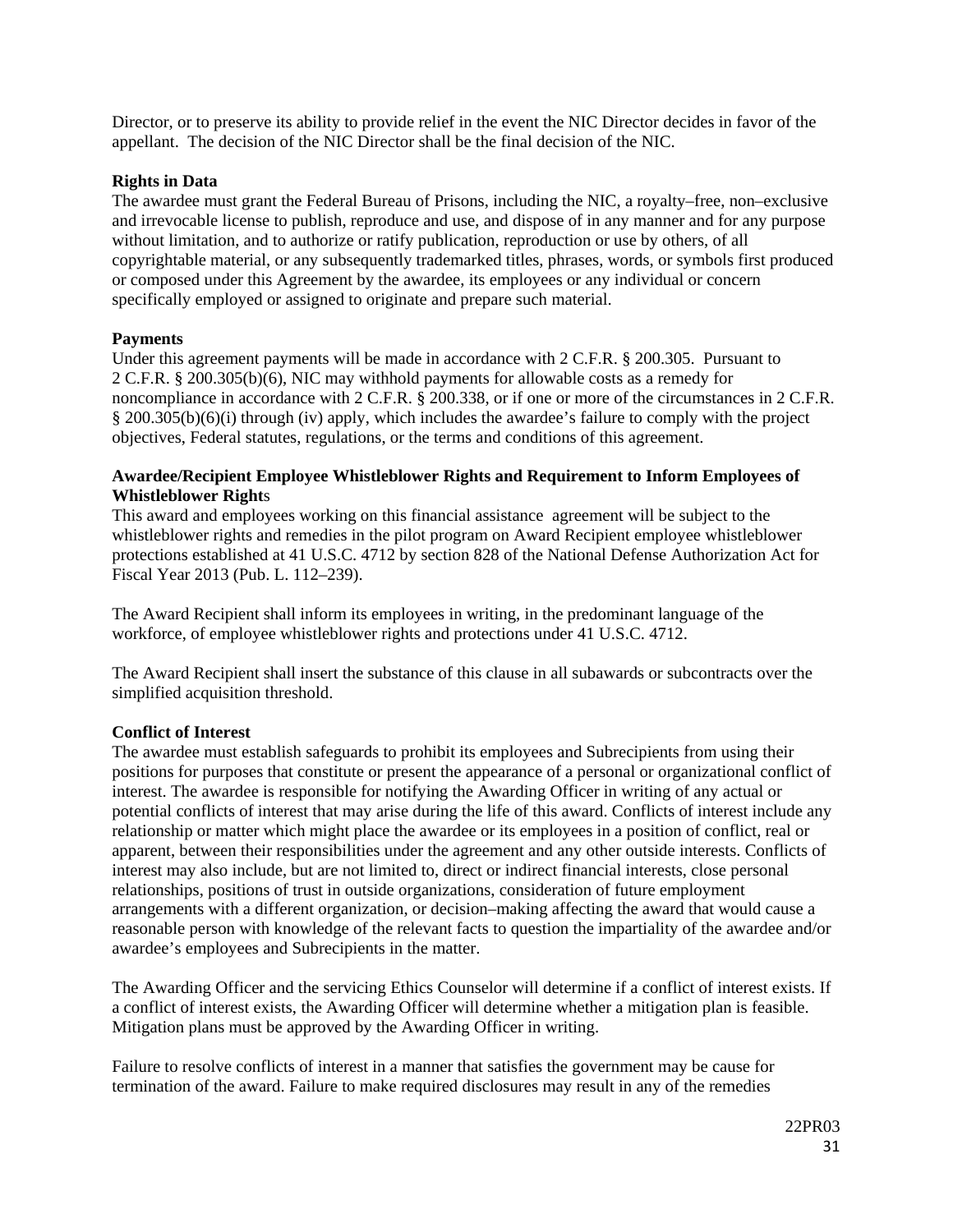described in 2 CFR § 200.338, Remedies/or Noncompliance, including suspension or debarment (see also 2 CFR Part 180).

## <span id="page-31-0"></span>**Administrative, National Policy, and Other Legal Requirements**

If selected for funding, in addition to implementing the funded project consistent with the agencyapproved project proposal and budget, the recipient must comply with award terms and conditions, and other legal requirements, including but not limited to OMB or other federal regulations that will be included in the award, incorporated into the award by reference, or are otherwise applicable to the award. NIC strongly encourages prospective applicants to review the information pertaining to these requirements prior to submitting an application.

As stated above, NIC anticipates that it will make any award from this solicitation in the form of a cooperative agreement. Cooperative agreement awards include standard "federal involvement" conditions that describe the general allocation of responsibility for execution of the funded program. Generallystated, under cooperative agreement awards, responsibility for the day-to-day conduct of the funded project rests with the recipient in implementing the funded and approved proposal and budget, and the award terms and conditions.

Responsibility for oversight and redirection of the project, if necessary, rests with NIC. NIC's role will include the following tasks:

- reviewing and approving major work plans, including changes to such plans, and key decisions pertaining to project operations;
- reviewing and approving major project-generated documents and materials used in the provision of project services; and
- providing guidance in significant project planning meetings and participating in project sponsored training events or conferences.

In addition to any "federal involvement" condition(s), NIC cooperative agreement awards include a special condition specifying certain reporting requirements required in connection with conferences, meetings, retreats, seminars, symposium, training activities, or similar events funded under the award, consistent with NIC policy and guidance on conference approval, planning, and reporting.

#### <span id="page-31-1"></span>**Plain Language**

The successful applicant shall ensure that relevant deliverables (with information regarding a service, benefit, or requirement provided by the government) conform to the Plain Writing Act of 2010, meaning that it should contain only writing that is clear and that outlines information in manner that is easy to use. (See<http://www.nicic.gov/plainlanguage> and<https://plainlanguage.gov/law/> for details.) Relevant deliverables covered by this award will be determined in collaboration with the National Institute of Corrections.

#### <span id="page-31-2"></span>**Section 508 Accessibility**

The successful applicant shall ensure that all information and communication technologies (ICT) (e.g., Word or PDF documents, video, audio, mobile technologies, or apps) fully conform to all applicable revised Section 508 standards prior to delivery and before final acceptance. See <https://www.section508.gov/>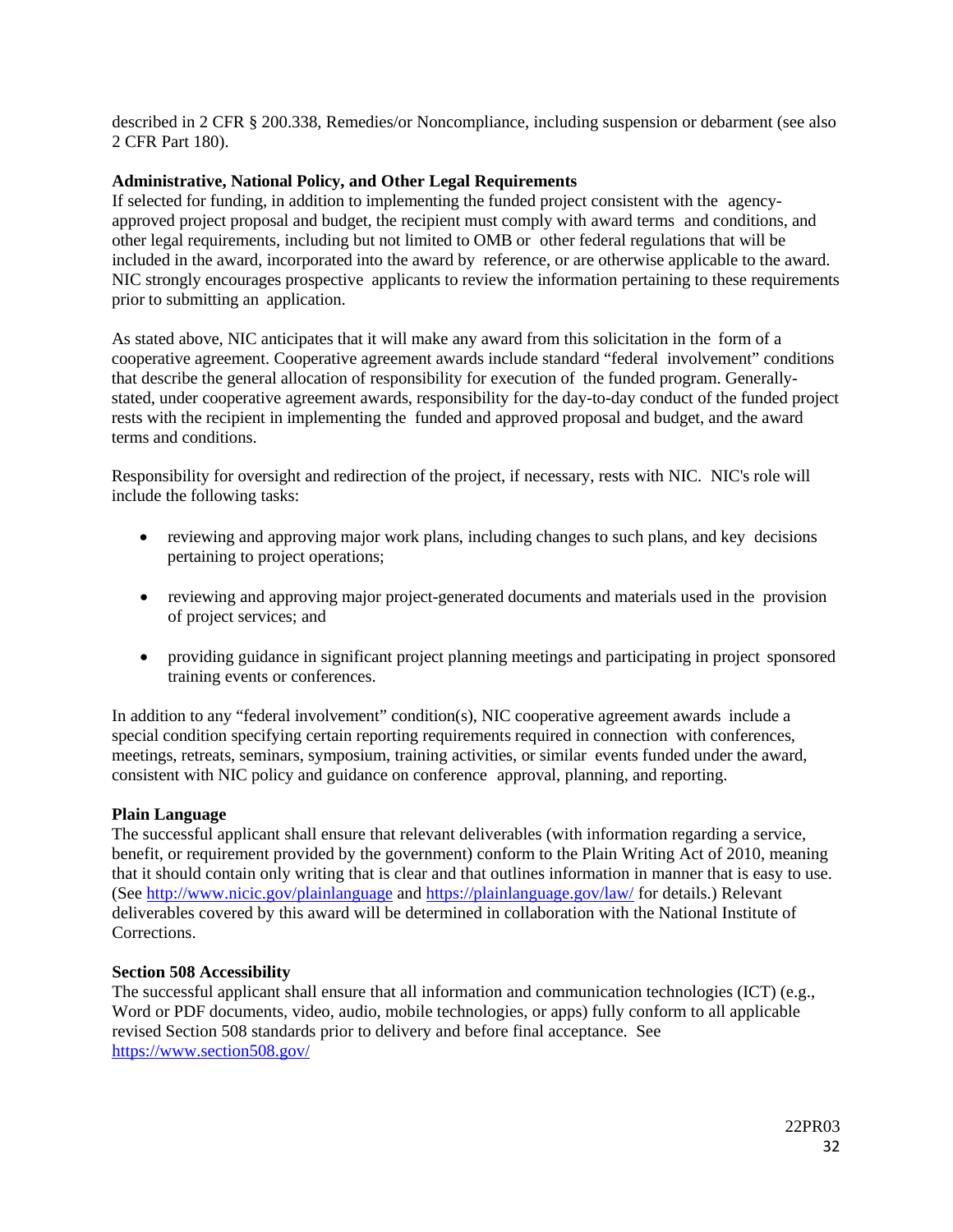The successful applicant shall test and validate all ICT in accordance with the required testing methods. For Microsoft Office and PDF documents, WCAG Level A and AA Conformance test results must be based on the Harmonized Testing Guidance from the AED ACOP (see<http://www.nicic.gov/section508> and<https://section508.gov/best-practices>for details).

Electronic and Information Technology: All electronic and information technology acquired or created through this cooperative agreement must satisfy the accessibility requirements of Section 508 of the Rehabilitation Act <https://www.section508.gov/>

Create Accessible Documents <https://www.section508.gov/create/documents>

Create Accessible PDF's <https://www.section508.gov/create/pdfs>

WCAG: Web Content Accessibility Guidelines <http://www.w3.org/WAI/WCAG21/quickref/?versions=2.0>

ICT: Information and Communication Technology Standards and Guidelines [https://www.access-board.gov/guidelines-and-standards/communications-and-it/about-the-ict](https://www.access-board.gov/guidelines-and-standards/communications-and-it/about-the-ict-refresh/final-rule)[refresh/final-rule](https://www.access-board.gov/guidelines-and-standards/communications-and-it/about-the-ict-refresh/final-rule)

Checklist of Requirements for Federal Websites and Digital Services <https://digital.gov/resources/checklist-of-requirements-for-federal-digital-services/>

## <span id="page-32-0"></span>**Paperwork Reduction Act**

In accordance with the Paperwork Reduction Act (PRA), Cooperative Agreement awardee shall not proceed with collecting information from surveys, questionnaires, or interviews until Project Monitor obtains approval from Office of Management and Budget clearance. For any Cooperative Agreement award involving a requirement to collect or record information calling either for answers to identical questions from 10 or more persons other than Federal employees, or information from Federal employees which is outside the scope of their employment, for use by the Federal Government or disclosure to third parties, the Cooperative Agreement awardee must comply with the PRA of 1995 ( 44 U.S.C. 3501et seq.).

General Information about Post-Federal Award Reporting Requirements

Recipients must submit quarterly financial reports, semi-annual progress reports, final financial and progress reports, and, if applicable, an annual audit report in accordance with 2 CFR 200. Future awards and fund drawdowns may be withheld if reports are delinquent.

Special Reporting requirements may be required by NIC depending on the statutory, legislative or administrative obligations of the recipient or the program.

# <span id="page-32-1"></span>**G. Federal Awarding Agency Contact(s)**

For Federal Awarding Agency Contact(s), see the title page. For contact information for Grants.gov, see the title page.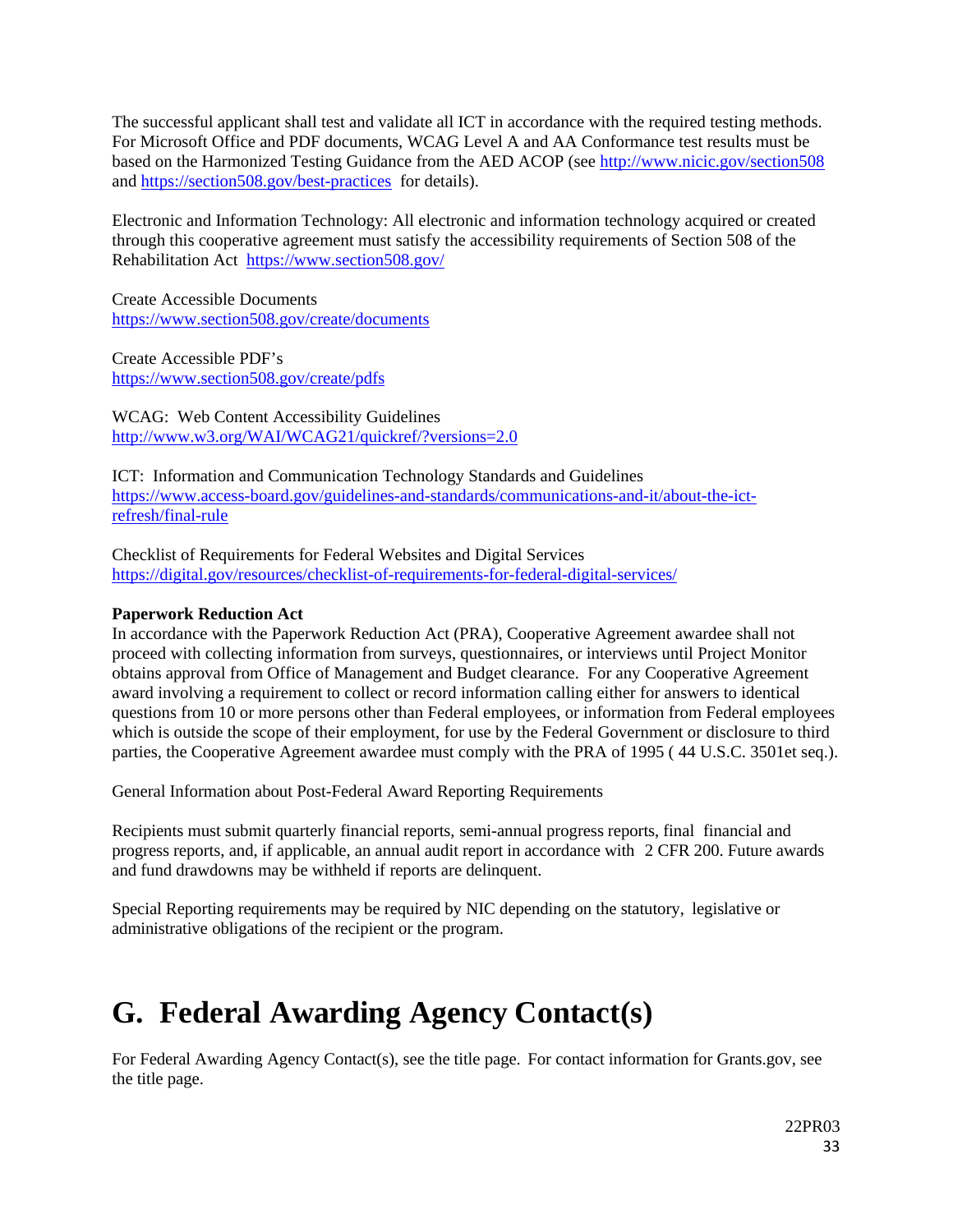# <span id="page-33-0"></span>**H. Other Information**

## <span id="page-33-1"></span>**Provide Feedback to NIC**

To assist NIC in improving its application and award processes, we encourage applicants to provide feedback on this solicitation, the application submission process, and/or the application review/peer review process. Provide feedback to **BOP-NIC/General@bop.gov** 

IMPORTANT: This e-mail is for feedback and suggestions only. Replies are not sent from this mailbox. If you have specific questions on any program or technical aspect of the solicitation, you must directly contact the e-mail listed on the front of this solicitation document. These contacts are provided to help ensure that you can directly reach an individual who can address your specific questions in a timely manner.